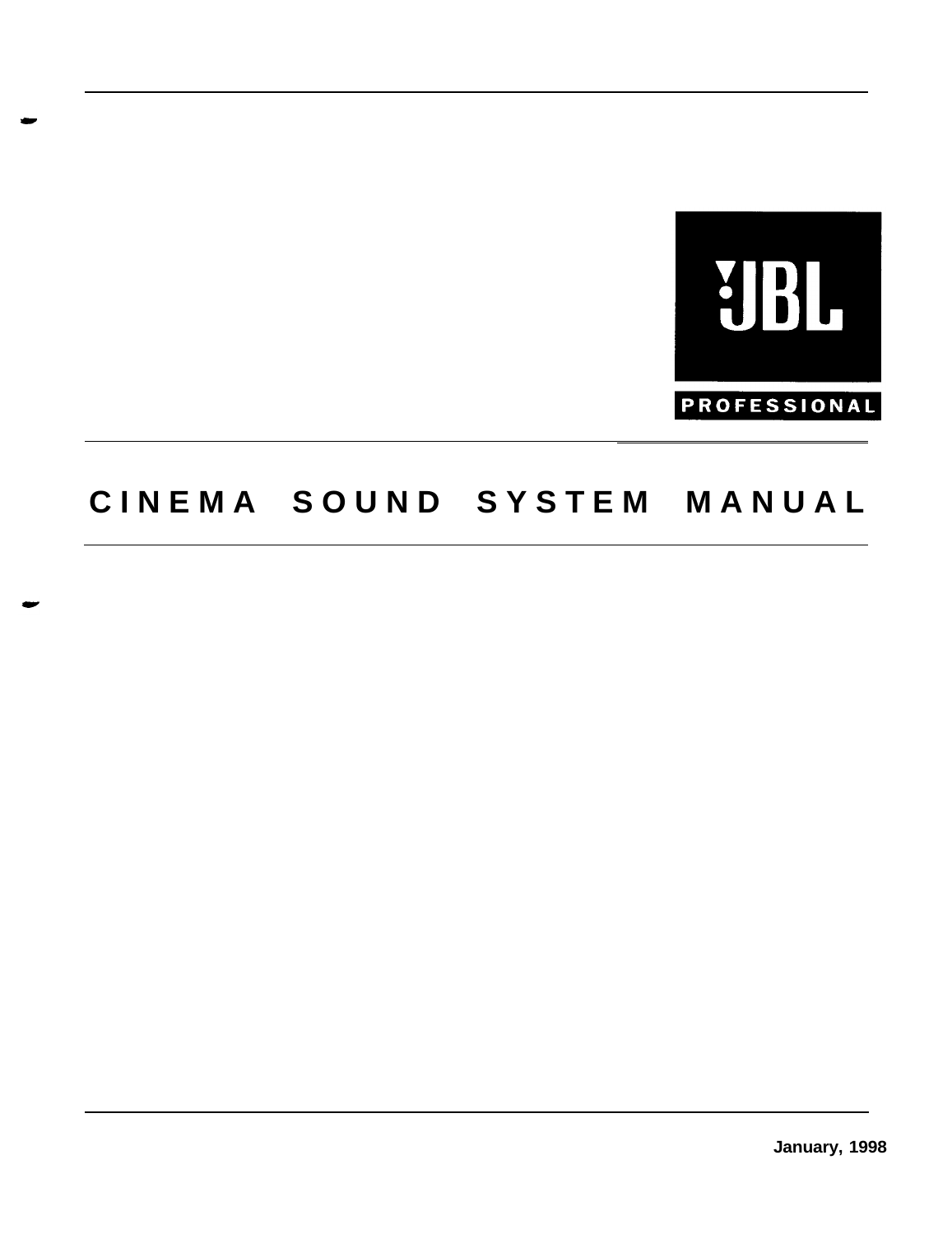#### **JBL CINEMA SOUND SYSTEM MANUAL**

#### **Table of Contents**

|                                                               | $\cdot$ 2 |
|---------------------------------------------------------------|-----------|
|                                                               | $\cdot$   |
|                                                               | $\cdot$   |
|                                                               | .4        |
|                                                               | .5        |
| D. Evolving Dynamic Range Requirements in the Cinema 7        |           |
|                                                               |           |
|                                                               |           |
| G. Coverage Requirements for Proper Stereo Reproduction 10    |           |
|                                                               | .12       |
|                                                               | .12       |
|                                                               | .13       |
|                                                               | .15       |
| IV. SPECIFYING THE CORRECT LOUDSPEAKERS AND AMPLIFIERS  15    |           |
|                                                               | .15       |
|                                                               | 17        |
|                                                               | .17       |
|                                                               | .18       |
| E. Mechanical Details of JBL Screen Loudspeaker Systems  . 18 |           |
|                                                               | .26       |
|                                                               | .29       |
|                                                               | .30       |
|                                                               | .31       |
|                                                               | .31       |
|                                                               | 31        |
|                                                               | .31       |
|                                                               | .32       |
|                                                               | .33       |
|                                                               | .35       |
|                                                               | .35       |
|                                                               | .35       |
|                                                               | .37       |
|                                                               | .38       |
|                                                               | .38       |
|                                                               | .39       |
|                                                               | .41       |

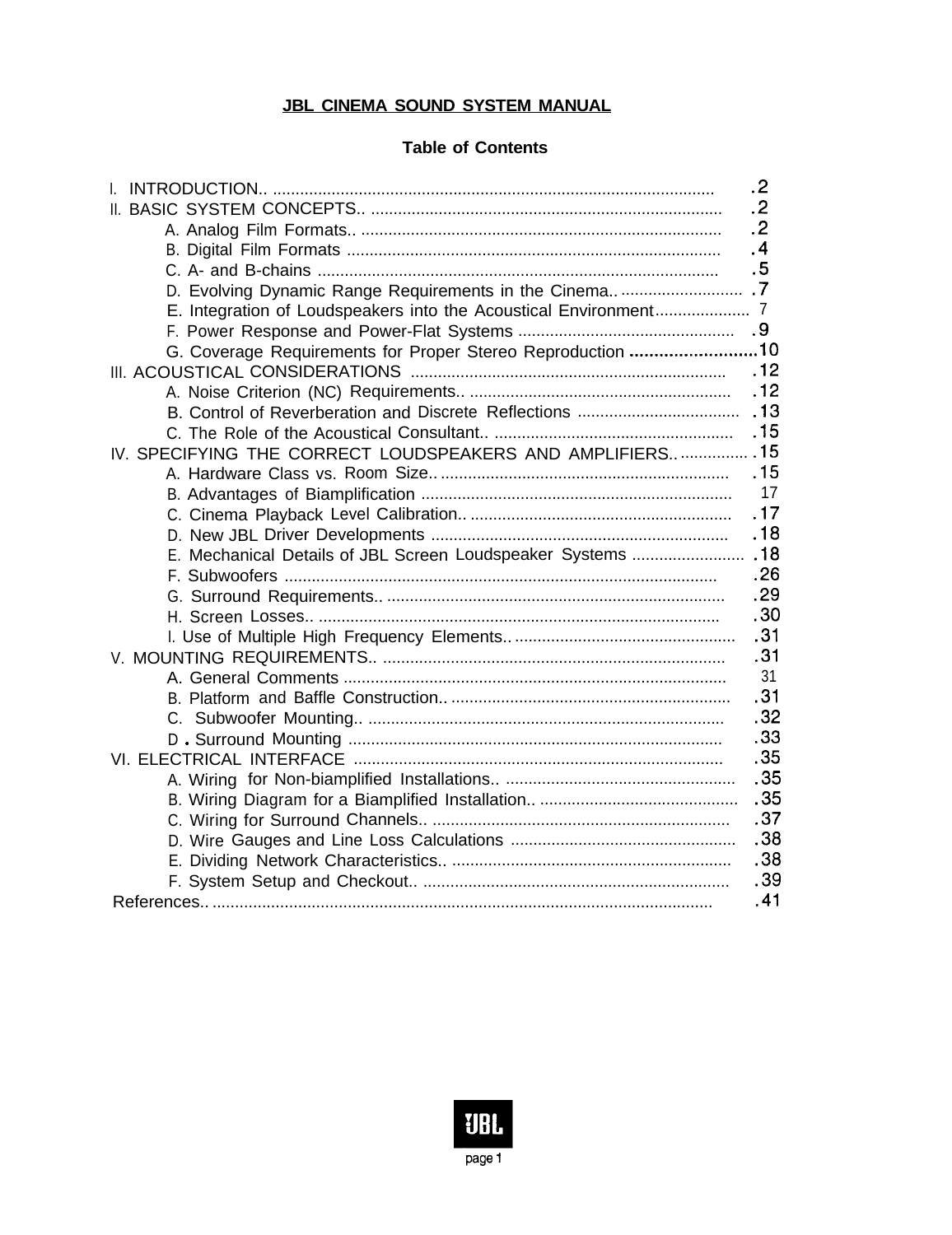# **I. INTRODUCTION**

The decade of the 1980's saw many improvements in the quality of cinema sound. Dolby Laboratories had begun the cinema sound revolution during the middle 1970's with the introduction of noise reduction and equalization of cinema loudspeaker systems. In 1981, JBL demonstrated the first flat power response loudspeaker systems at the Academy of Motion Picture Arts and Sciences. In 1983, Lucasfilm introduced the  $THX^{\textcircled{B}}$  system, along with their program of cinema certification. As the 1980's progressed, Dolby stereo optical sound tracks gained in favor, increasing the number of stereo houses significantly. The application of Dolby Spectral Recording (SR) to cinema release prints represented another step forward in sound quality.

By the mid 199Os, three digital systems had been introduced into the cinema, Dolby SR-D. Digital Theater Sound (DTS), and Sony Dynamic Digital Sound (SDDS). These systems have similar digital performance characteristics, and they all provide analog stereo optical tracks for overall compatibility and operational redundancy, should the digital portion of the system fail, or momentarily go into a mute mode. DTS makes use of a synchronized CD-ROM for its digital program, while the other two include the digital information on the print itself.

As new cinema complexes are being pianned and constructed, acoustical engineers are now more than ever before being engaged to deal with problems of architectural acoustics and sound isolation between adjacent exhibition spaces. More attention is being paid to the specification of sound equipment and its careful integration into the cinema environment.

JBL has a strong commitment to the cinema sound market. We have become the acknowledged leader in the field, and our products are routinely specified for major studios and postproduction houses throughout the world. JBL continues its rapid pace in new product development aimed at increasing performance levels in the cinema.

This manual has several goals. First, it will provide a background in basic systems concepts, and then move on to acoustical considerations in the cinema. The subject of electroacoustical specification will be discussed, as will the problems of mounting and aiming of the components. Electrical interface and system checkout will be covered in detail. JBL believes that the more dealers and installers know about the basics of sound in the cinema, the better will be the results of their work in all areas.

#### II. BASIC SYSTEM CONCEPTS

#### **A. Analog Film Formats**

There are two film sizes for theatrical exhibition: 35 mm and 70 mm. The most common projection image aspect ratios (horizontal vs. vertical) for 35 mm can be either 1.851 ("flat") or 2.35:1 ("scope"). Seventy mm prints are normally projected at a ratio of 2.2:1. The advantages of 70 mm have, in the past, been the availability of six magnetic tracks and large image area. The cost of a 70 mm print is quite high, and these prints have normally been made in limited quantities for exhibition in premier houses in large metropolitan locations. Today, the general practice with 70 mm is to use three channels behind the screen (left, center, and right) and a single surround channel feeding multiple

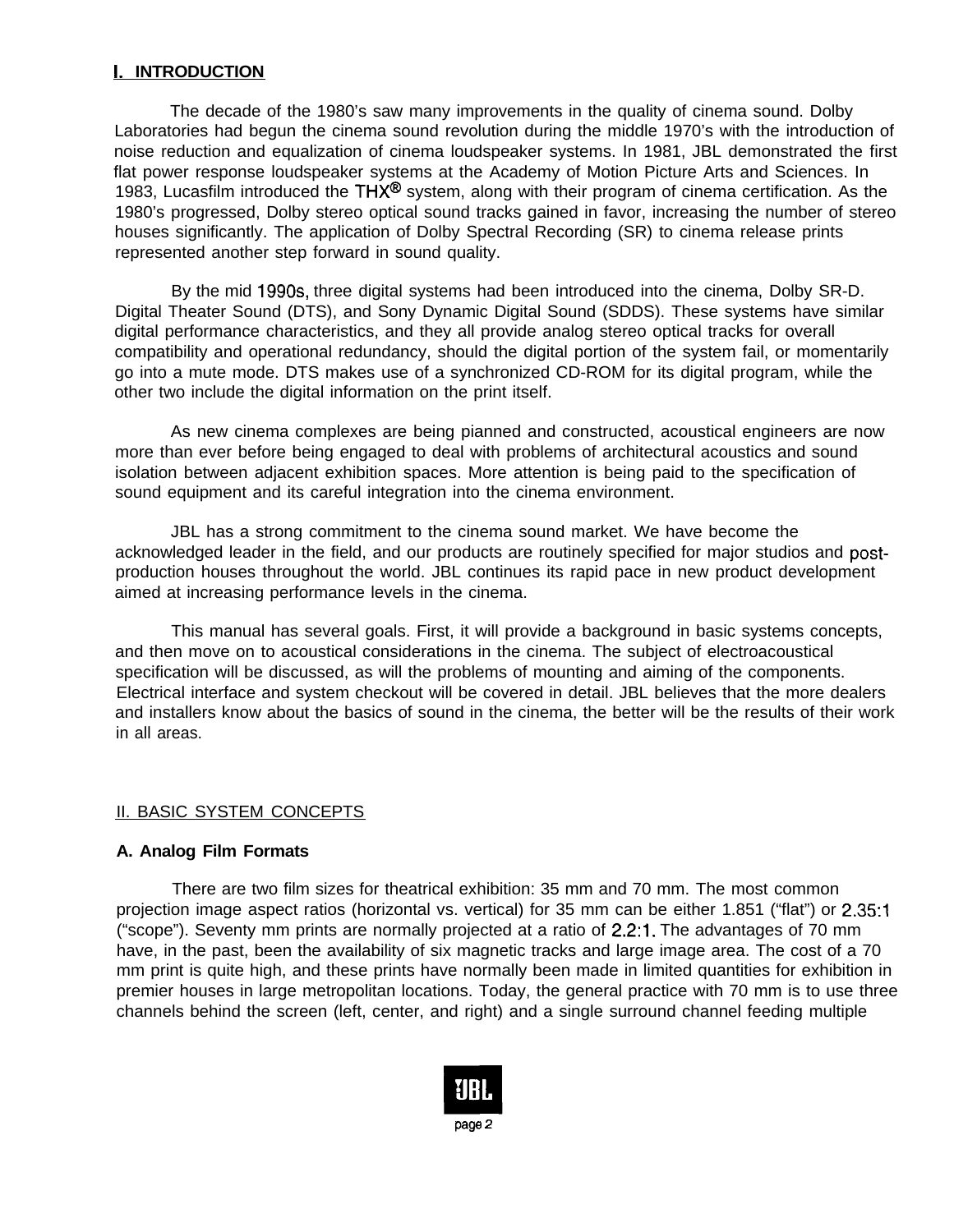loudspeakers. Options are to use the two remaining magnetic tracks for subwoofer signals and/or split (dual channel) surrounds.

The 35 mm format was modified during the 1950's to handle four magnetic tracks: three screen channels and a single surround channel. At the same time, the standard monophonic variable area optical track was maintained. Figures IA and B show the channel layout for both 70 mm and 35 mm magnetic standards. At present, the 35 mm magnetic standard is no longer in general use.





*Figure 1. 70mm six-track magnetic format (A); 35mm four-track magnetic format (B)*



*Figure 2A. 35mm Dolby Stereo Optical format*

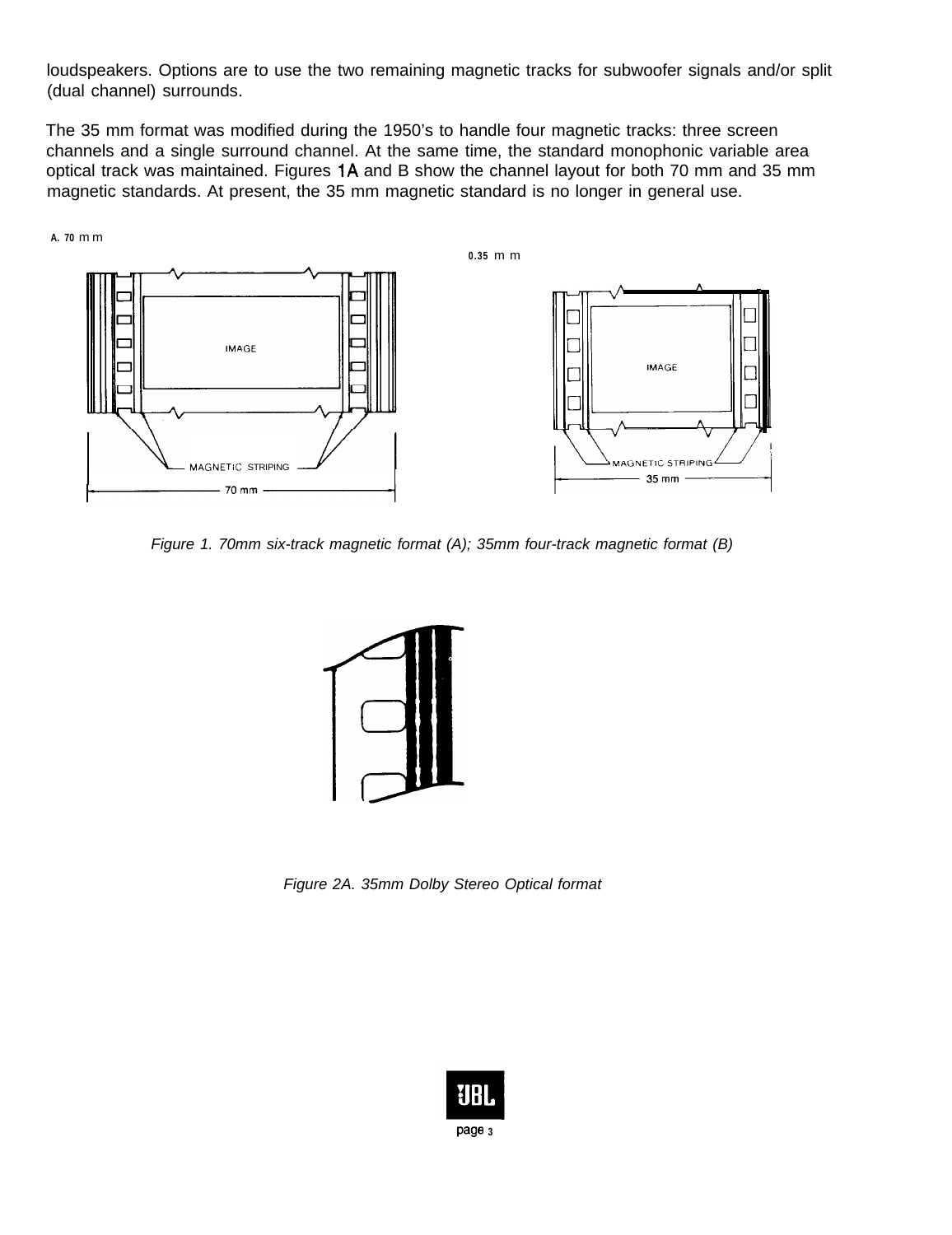

*Figure 28. Block diagram of the Dolby Stereo Optical playback matrix*

Today, the Dolby Stereo Optical system is virtually a standard format on non-digital 35 mm film. In this process, the dual bilateral variable area optical sound tracks, which were formerly modulated with a monophonic signal, are now modulated in stereo, as shown in Figure 2A. Recording on the two sound tracks is accomplished through a matrix, which accepts inputs for the three screen channels and the single surround channel. The signals intended primarily for the left and right screen loudspeakers are fed to the left and right channels. Program material intended for the center screen loudspeaker, including most on-screen dialog, is fed to both stereo channels in phase. The in-phase relationship between the stereo channels triggers the playback matrix to steer that information primarily to the center screen loudspeaker, through a combination of gain control and altering of separation coefficients within the matrix. In a similar manner, information intended for the surround channels is fed to both stereo channels so that there is a 180" phase relationship between them. This phase relationship triggers the playback matrix to steer that information primarily to the surround loudspeaker array.

Figure 2B shows details of the playback matrix used in Dolby Stereo Optical soundtracks. The surround channel is delayed relative to the other channels so that, by the precedence (or Haas) effect, the surround channel will not dominate the perceived sound field in the middle and back of the house. The reason for this is that the matrix output contains certain "leakage" signals that may be disturbing to a listener if such signals were to be heard from the surround loudspeakers. in practice, the surround channel is delayed with respect to the screen channels so that the most distant listener in the cinema will hear that channel delayed by a minimum of 20 milliseconds. Since the ear will "lock in" on earlier arrival sounds, localization will be maintained in the direction of the screen for all patrons, while effects intended only for the surround channel will be clearly heard from the surround loudspeakers. This problem is further addressed by rolling off the response of the surround channel above about 7 kHz.

#### B. Digital Film Formats

The Dolby SR-D format, introduced in 1992, is shown in Figure 3A. It has exactly the same optical sound tracks as shown in Figure 2A with the addition of digital information located in the otherwise unused space between sprocket holes. This new digital format provides the usual three screen channels plus a split surround pair and a single low frequency (subwoofer) channel limited to

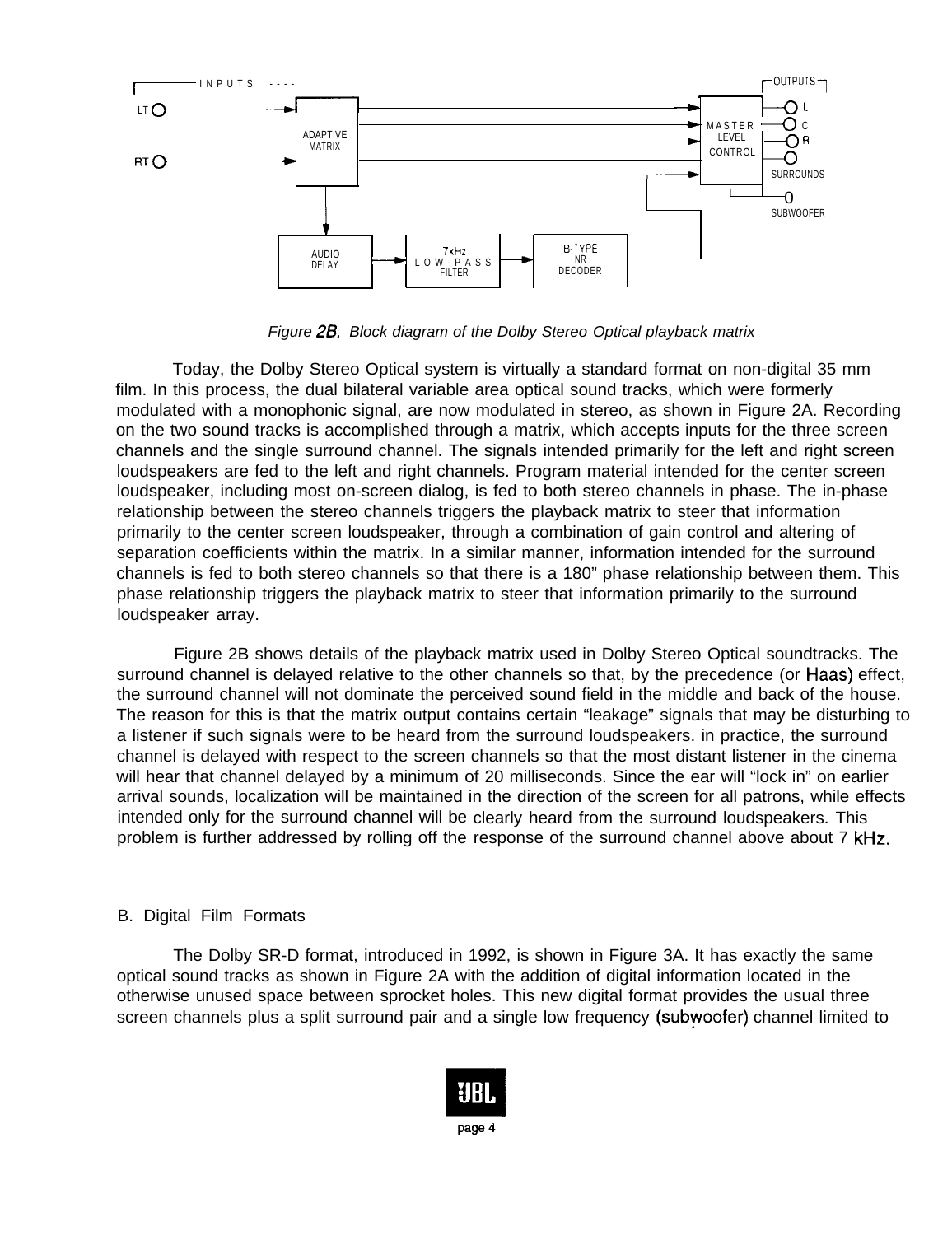100 Hz. This is commonly referred to as a "5.1' channel system and uses an elaborate perceptual encoding process known as AC-3.



*Figure 3A. Dolby SR-D Figure 38. DTS Figure 3C. SDDS*

Figure 3B shows the format used in DTS. Here we see only the stereo optical tracks and a sync channel for maintaining control of the associated CD ROM player.

Figure 3C shows the format used with SDDS. In addition to the stereo optical tracks, there are two digital tracks, one at each edge of the film.

Like Dolby SR-D, DTS and SDDS make use of perceptual encoding methods for reducing the amount of digital data required for system operation. DTS and SDDS support the 5.1 channel format used in most cinemas, but SDDS also supports as many as 5 screen channels for special applications.

All digital formats discussed here have a fall-back (failsafe) mode in which the analog tracks will be used in case of failure of the digital portion of the systems.

## **C. A- and B-chains**

For convenience in defining responsibilities for system specification and alignment, the playback chain is customarily broken down into the A-chain and the B-chain, as shown in Figure 4. The A-chain is comprised of the preamplifiers (optical or magnetic), light source (optical), magnetic heads, solar cells (optical), associated equalization (signal de-emphasis), and noise reduction and directional decoding required for flat electrical output at the end of that chain. For digital reproduction, a digital optical reader is used and the digital signal is fed to a digital-to-analog conversion system. The analog A-chain is shown in Figure 4A, and the digital A-chain is shown at B. The B-chain, including split surround channels, is shown at C.

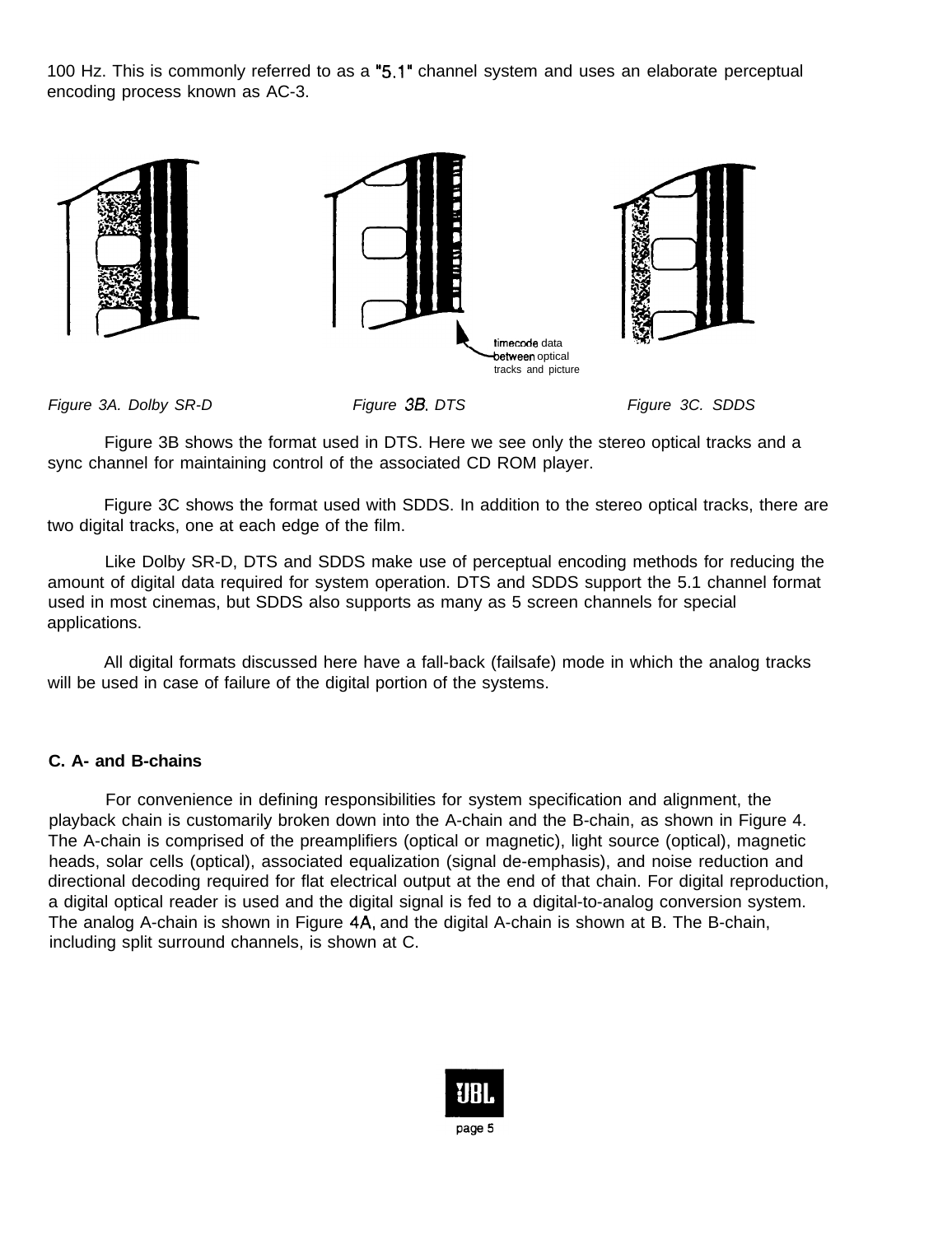

Figure 4A. Block diagram of analog A-chain



Figure 4B. Block diagram of digital A-chain



Figure 4C. Block diagram of B-chain with split surrounds

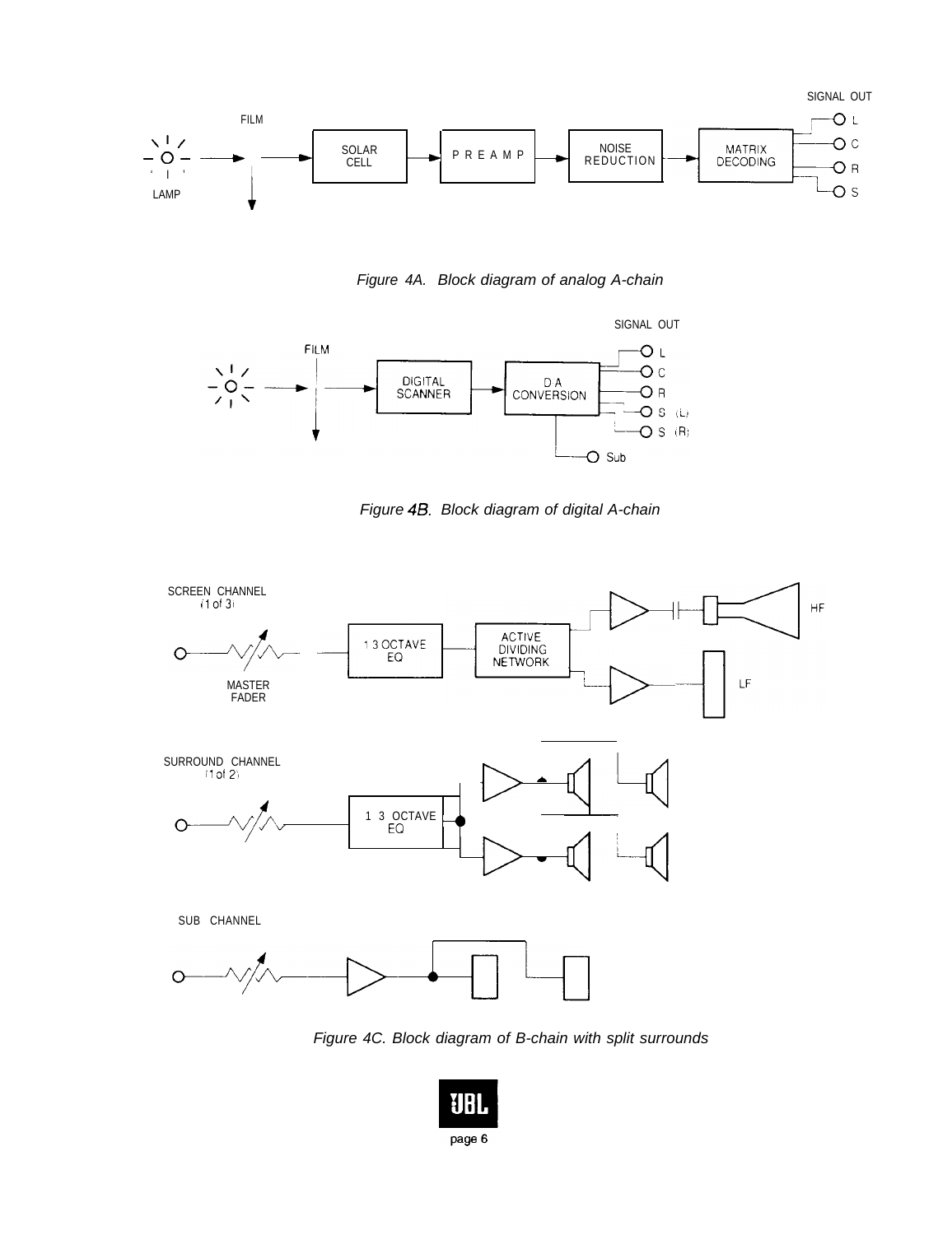The B-chain is comprised of one-third octave equalization, dividing networks (low- or high-level), power amplification, and loudspeakers. JBL Professional products are used extensively used in the Bchain of the system.

#### **D. Evolving Dynamic Range Requirements in the Cinema**

Figure 4D shows details of the headroom requirements of current and future cinema formats. According to Dolby Laboratories, the level of dialog in the cinema will remain as it currently is, while the added headroom will be used primarily for more realistic peak levels for sound effects and music. Depending on specific signal content, the peak level capability of Dolby SR analog tracks can be 3 dB greater in the mid-band than with Dolby A, rising to about 9 dB at the frequency extremes. The digital formats can provide 12 dB headroom relative to Dolby A, with overall characteristics that are flat over the frequency band. This peak capability translates into acoustical levels, on a per-channel basis, of 103 dB-SPL in the house. All of the loudspeaker systems discussed in this manual will meet these new specifications, consistent with the size of the cinema for which the systems will be specified.



*Figure 40. Dynamic range requirements for Dolby-A, Dolby SR and Dolby SR-D formats*

#### **E. Integration of Loudspeakers into the Acoustical Environment**

In order to present a clear picture of the interaction of loudspeakers and the acoustical environment, we will begin with the previous era in cinema loudspeaker design. Through the end of the 1970's, the loudspeaker systems which were current in the cinema were the tried and true twoway designs composed of multicellular or radial high-frequency horns and hybrid horn/reflex lowfrequency systems. These systems had been developed by Bell Laboratories as far back as the 1930's, and the versions used until just a few years ago were essentially the same as has been developed and refined by Lansing and Hilliard (1). These systems were well engineered in terms of efficiency, ruggedness, and low distortion, given the acoustical performance demands of the day. Their designers had also successfully coped with the problems of frequency division and arrival time

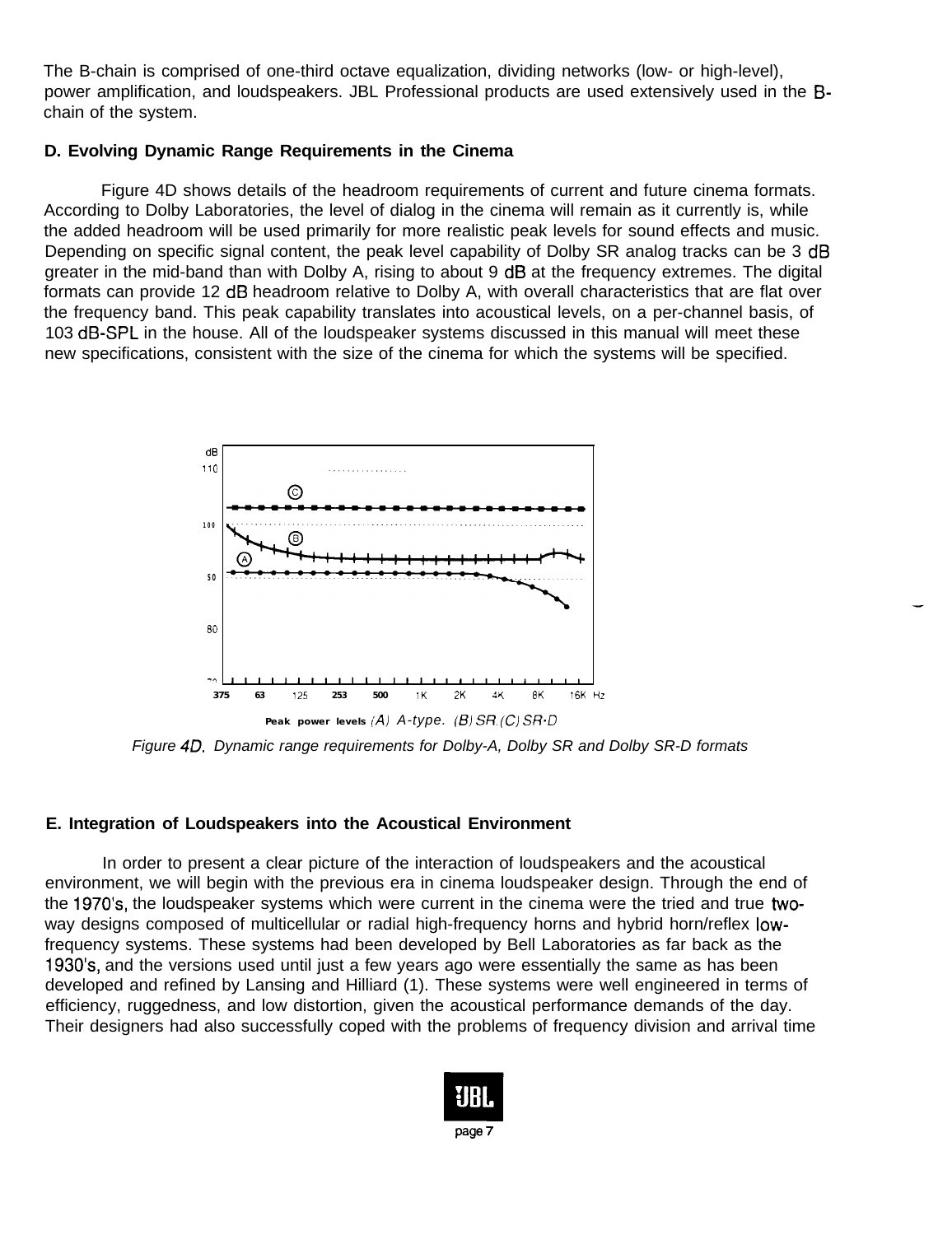differences between high and low frequency sections. The chief weakness of these systems was their lack of uniform coverage. System design stressed output conversion efficiency, because of the small power amplifiers available at the time.

Figure 5A shows the on- and off-axis curves of a typical horn/reflex system, while polar response of a typical multicellular horn is shown at B. Note that the off-axis response of the lowfrequency system falls off considerably at higher frequencies. The typical reverberant room response of a system composed of these elements is shown at C. Note here the double hump, which indicates that the total power output of the system is far from uniform. At the same time, however, the on-axis response of the system may be fairly flat, when measured under non-reflective conditions.



A. Off-axis response of ported horn system C. Reverberant (power) response of **a** cinema system composed of elements similar to those shown in Figures 5A and 58





8. Polar characteristics of a 2 x 5 multicellular horn





*Mulhcellular horn (2 x 5) 1000 Hz vertical Multicellular horn (2 x 5) 2000 Hz vertical (so/id); horizontal (dashed) (soliu); horizontal (dashed)*

*Multicellular horn (2 x 5) 10 kHz vertical (solid); horizontal (dashed)*

*Figure 5. Theatre equalization of old-style cinema system*

If any attempt is made to equalize the response of this system in the cinema, then the response along the major axis of the system will be anything but flat. This is precisely the problem which Dolby Laboratories encountered when they introduced equalization into cinemas during the 1970's.

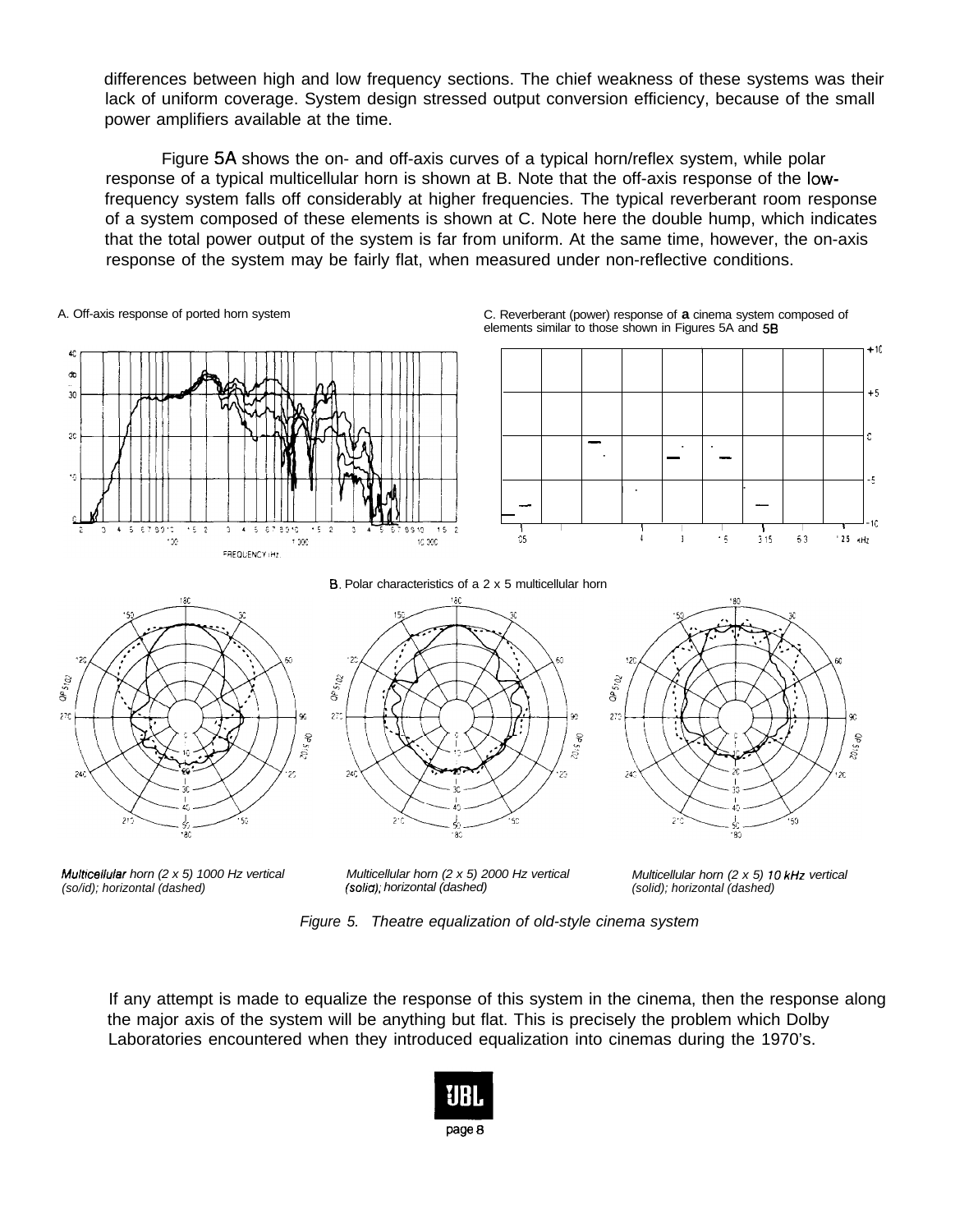#### **F. Power Response and Power-Flat Systems**

The discrepancy between on-axis and reverberant room response in the older systems was solved with the introduction of a new family of systems based on uniform coverage high-frequency horns and simple ported low-frequency enclosures. Figure 6A shows the horizontal off-axis response of the JBL 4648A low-frequency system. Note that the response is uniform below 500 Hz over a wide angle. At 6B we show the vertical off-axis response of the 4648A system. Note that the response begins to narrow just below 200 Hz. The net result of this pattern narrowing in the horizontal and vertical planes is that they make a good match for the pattern control of the JBL 2360A horn at the normal crossover frequency of 500 Hz.

-

Figure 6C shows the off-axis response curves for the 2360A Bi-Radial horn, coupled to a JBL 2446J high-frequency driver which has been equalized for flat power response. Note that the off-axis curves are essentially parallel, indicating that the horn produces a solid radiation angle which is uniform with respect to frequency. The need for equalization of the compression driver comes as a result of the natural high frequency roll-off which occurs in high frequency drivers above about 3.5 kHz. This frequency is known as the "mass break point" and is a function of diaphragm mass and various electrical and magnetic constants in the design of the driver.

When the 4648A or 4638 low-frequency system and the 2360/2446 combination are integrated into a full range system for cinema use, the -6 dB beamwidth above 500 Hz is smoothly maintained at 90" in the horizontal plane and 40" in the vertical plane out to 12.5 kHz. At lower frequencies, the system's coverage broadens, eventually becoming omnidirectional in the range below 100 Hz.



*Figure 6. (A) Horizontal response; (B) Vertical response; (C) Off-axis response of a JBL 236OA horn equalized for flar power response*

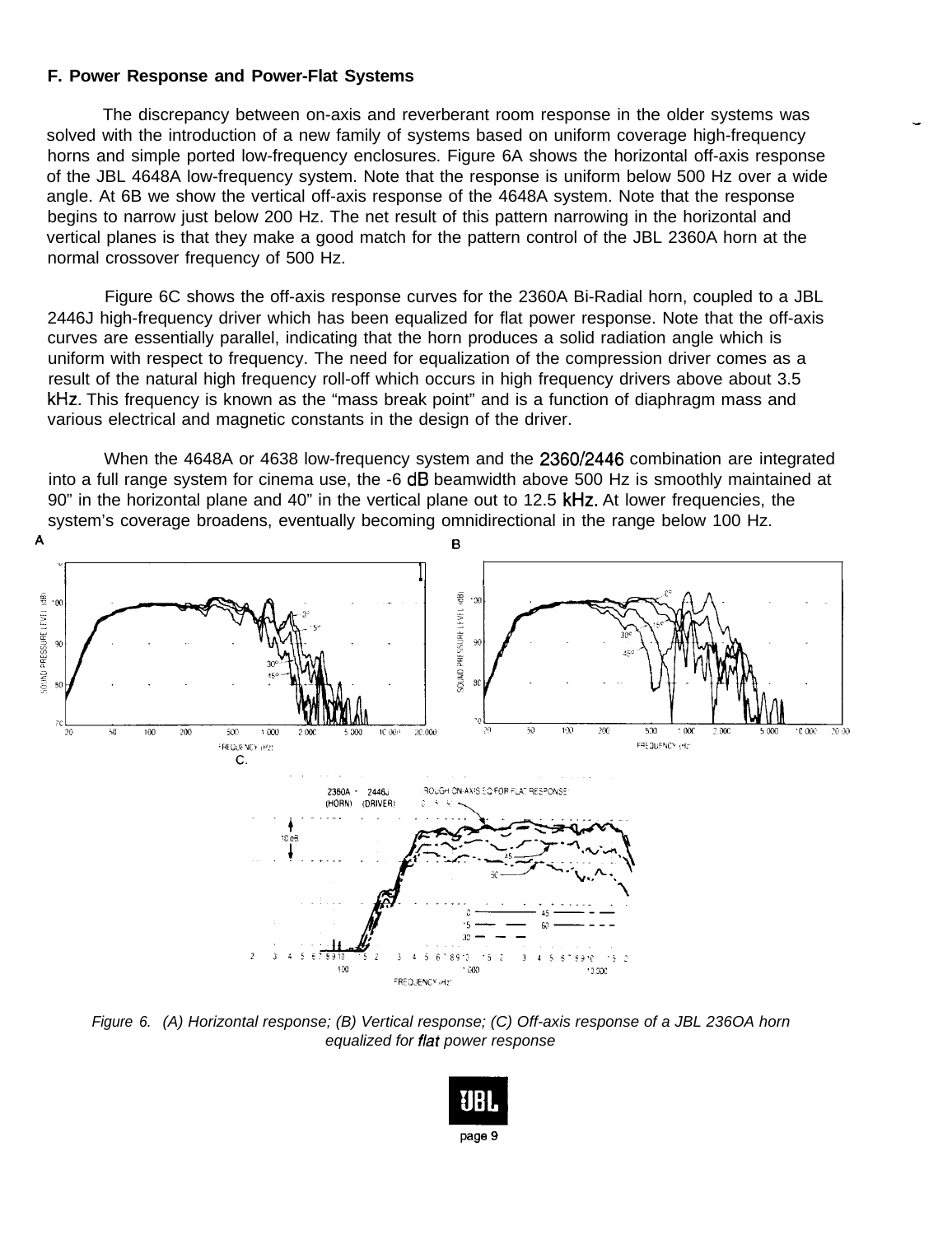When the system described above is equalized in a typical cinema environment, both direct sound and reverberant sound can be maintained quite smoothly, as shown in Figure 7A. The system's reverberant response is proportional to its power output, or to its power response, and the matching of the system's on-axis and power response indicate that the reflected sound field in the cinema will have the same spectral characteristics as the direct sound from the loudspeaker. When this condition exists, sound reproduction, especially dialog, will sound extremely natural. (The frequency response contour shown in Figure 78 is the so-called "X-curve" recommended for cinema equalization, as specified in **ISO** Document 2969.)



*Figure 7. Cinema equalization of power flat systems*

JBL pioneered the concept of flat power response in the cinema (2,3). It has become the guiding principle in much of JBL's product design, and it has been adopted by the industry at large.

#### **G. Coverage Requirements for Proper Stereo Reproduction**

In the cinema, it is expected that all patrons will be able to appreciate convincing stereo reproduction. By contrast, standard two-channel stereo in the home environment often imposes strict limitations on where the listener must sit in order to perceive correct stereo imaging. The factor that makes the big difference in the cinema is the presence of the center channel. Not only does the center loudspeaker lock dialog into the center of the screen, it further reduces the amount of common mode information the left and right channels must carry, thus making it possible for listeners far from the axis of symmetry to hear the three channels with no ambiguity or tendency for the signal to "collapse" toward the nearer loudspeaker. In the Dolby stereo matrix, the same convincing effect is largely maintained through gain coefficient manipulation during playback.

Ideally, each patron in the house should be within the nominal horizontal and vertical coverage angles of all the high-frequency horns. This requirement can usually be met by using horns with a nominal 90" horizontal dispersion and by toeing in the left and right screen loudspeakers. In very wide houses, the spreading of high frequencies above approximately 5 kHz, as they pass through the screen at high off-axis angles, actually helps in providing the desired coverage.

Another desirable condition is maintaining levels as uniformly as possible throughout the house. We have found that aiming the screen systems, both high- and low-frequency, toward the back wall helps in this regard, by offsetting normal inverse square losses with the on-axis "gain" of the

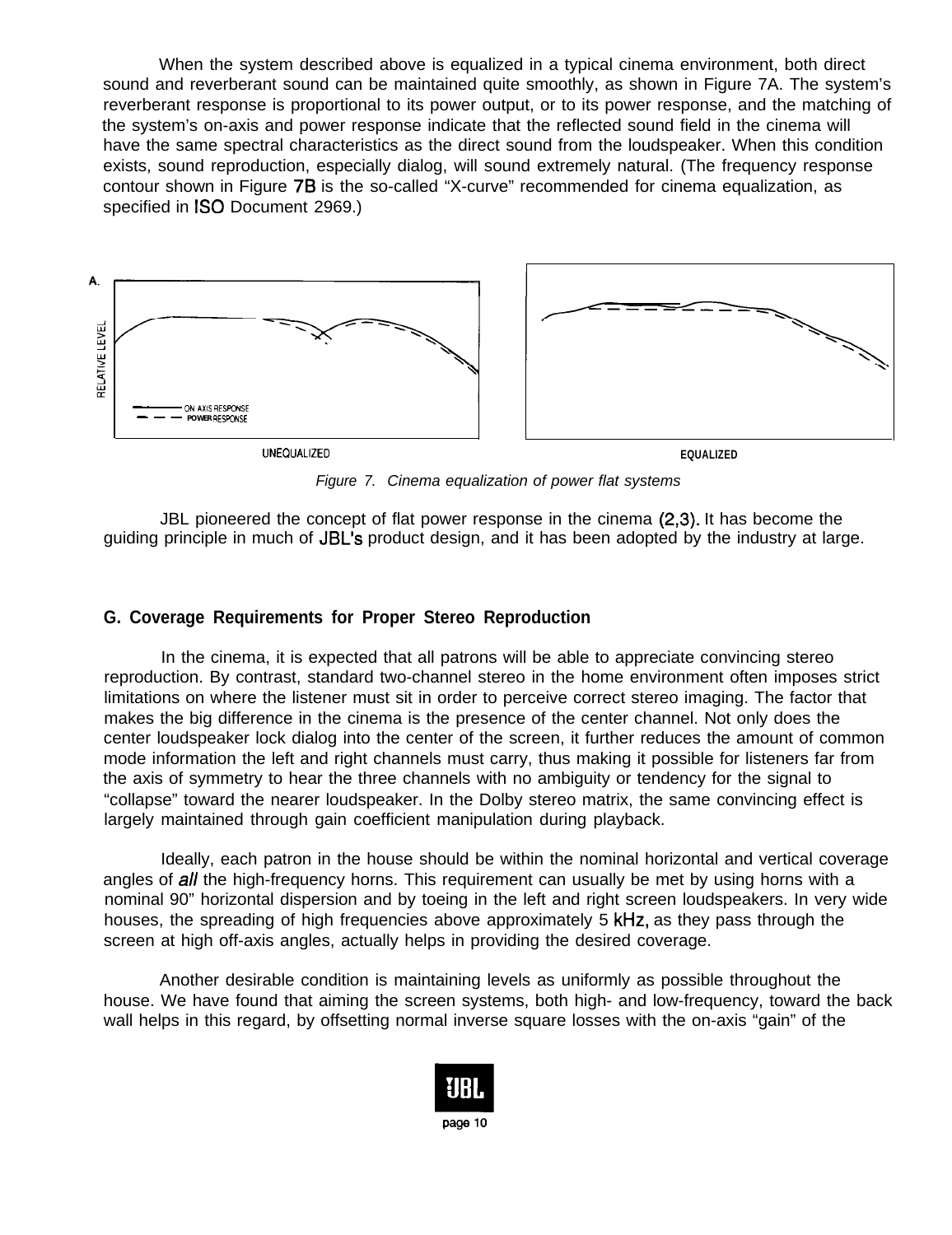screen systems. Measurements made at the Goldwyn Theater of the Academy of Motion Picture Arts and Sciences in Beverly Hills, California, show that, over most of the frequency range, front-to-back levels in the house are maintained within a range of 5 dB. By contrast, aiming the high-frequency elements toward the audience would produce front-to-back level variations of up to 10 to 12 dB. An important requirement here is that the back wall of the cinema be as absorptive as possible. If the rear wall is not highly absorptive, then tilt the high frequency loudspeakers down, with the horn's axis pointing at the seating area two-thirds of the way back in the house.

This performance is seen in Figure 8. At A, we show in plan view the direct field coverage given by a JBL 2360 horn aimed at the absorptive back wall of a large theater with sloped floor. Coverage at 2 kHz is within a range of  $+/-3$ dB, front to back. If the horn is aimed downward to a point two-thirds the distance from front to back, the coverage is as shown at B, and coverage at the rear of the house is compromised. The coverage given by one of the outside horns, aimed at the rear wall, is shown at C. It is customary to toe in the left and right systems toward the center, whether or not the screen itself is curved, and the aim is to provide adequate coverage for all patrons, with response maintained within a total range of 6 dB.



-



*Figure* 8. *(A) Direct field coverage at 2kHz, aimed at rear wall; (B) Same, horn aimed 2/3 distance front to back; (C) Coverage of single outside horn.*

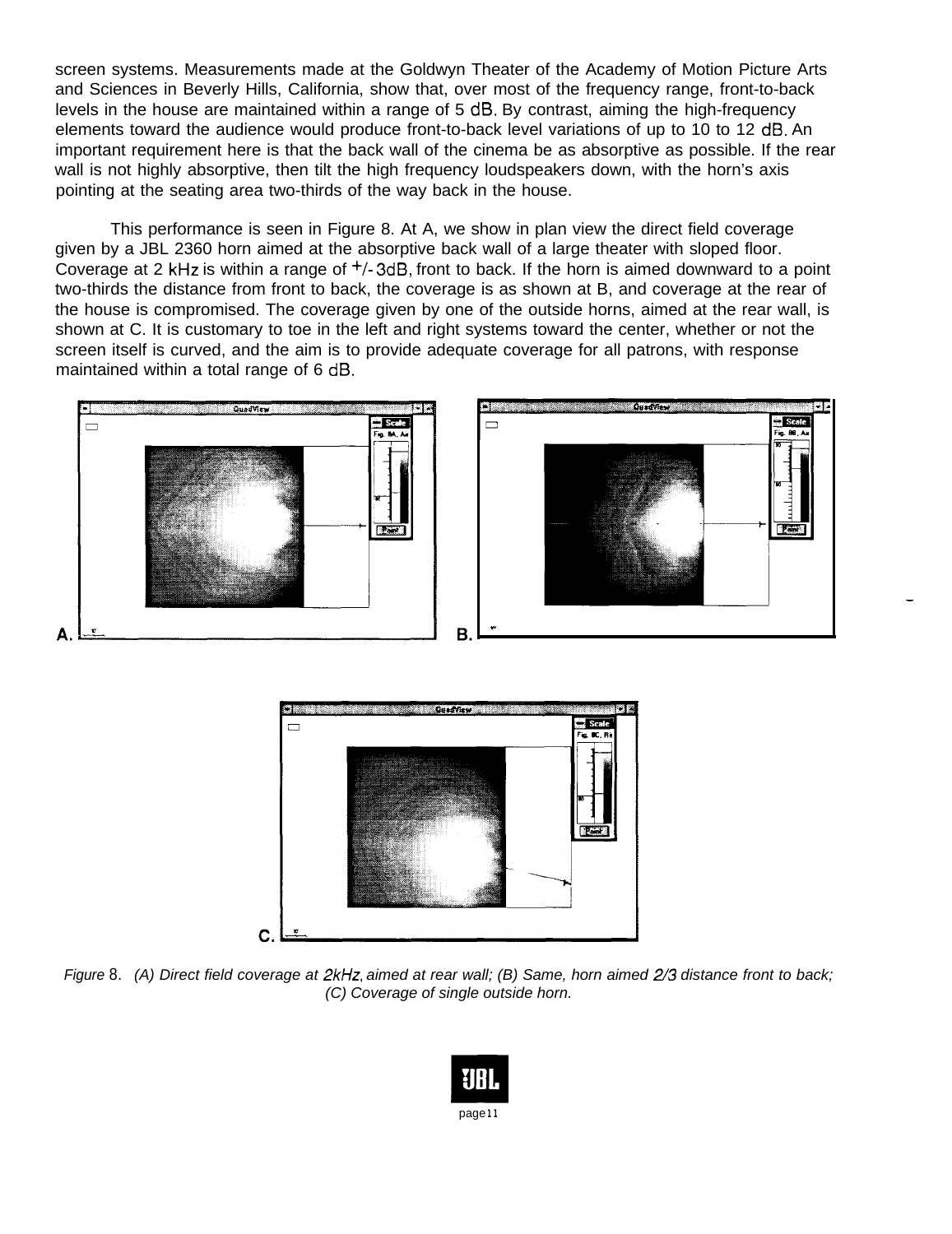**The surround ensemble of loudspeakers, if properly specified, can easily produce a sound field that is uniform throughout the back two-thirds of the house, and level variations can often be held within a range of 2 to 3 dB. Details of surround system specification will be covered in a later section.**

**When all of the above points are properly addressed, the sound in a cinema can approach that which we take for granted in a post-production screening facility - which is, after all, how the picture director intended it to sound. It is only when such details as these have been carefully worked out that the effects intended by the sound mixer can be appreciated by the viewing audience.**

#### **III. ACOUSTlCAL CONSIDERATIONS**

L

#### **A. Noise Criterion (NC) Requirements**

**The usual sources of noise in a cinema, outside of the patrons themselves, are air handling .-. and transmission of noise from the outside. In the case of multiplex installations, there can be leakage from adjacent cinemas as well. Not much can be done about a noisy audience, but it is true that at the post-production.stage, mixing engineers take into account certain masking noise levels which may be encountered in the field and even do the final mix under simulated noisy conditions (4).**

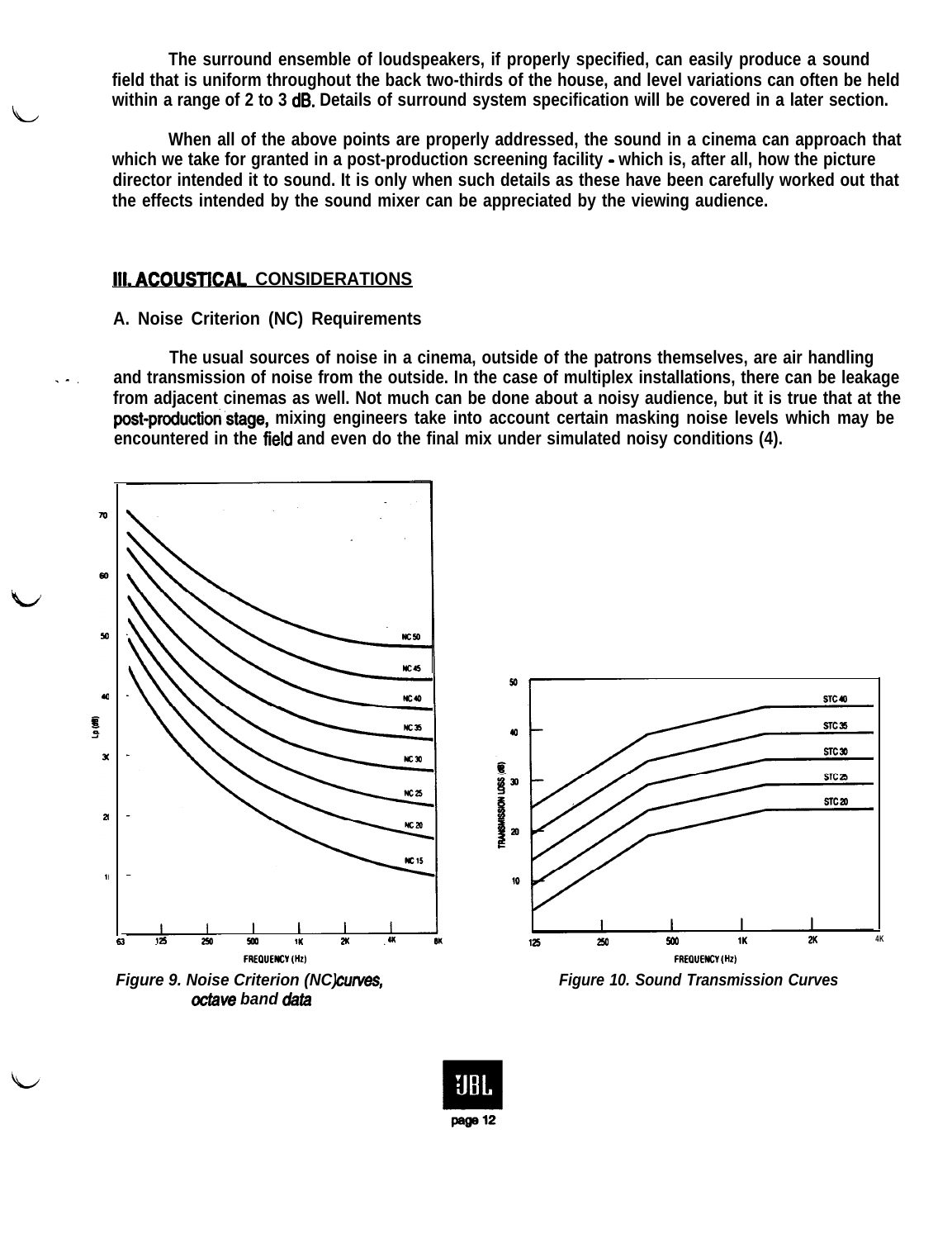**Acoustical engineers make use of what are called Noise Criterion (NC) curves in attempting to. set a noise performance goal for cinemas. The octave band values of these curves are shown in Figure 9. In implementing this data, the acoustical designer settles on a given criterion and then determines the cost and other factors involved in realizing it. Low-noise air handling requires large ductwork and is expensive. Even more likely to be a problem is through-the-wall isolation from adjacent cinemas. The general recommendation made by Lucasfilm Limited (5) is that interference from adjacent cinemas should be audible no more than 1% of the time. Considering that NC-30 may represent a typical air conditioning noise level for a cinema, the desired degree of isolation between adjacent spaces does not represent a hardship in terms of wall construction. The need for improving NC standards in cinemas is a natural consequence of better recording technology and is the only way that the benefits of Dolby SR and digital formats can be fully appreciated.**

**As an example of what may be required, let us assume that the normal maximum levels in a multiplex cinema are 95 dB-SPL, with levels exceeding this value only about 1% of the time. It is clear that the isolation from an adjacent cinema must be on the order of 65 dB if the NC-30 criterion is to be met, and this will call for a wall structure that will satisfy a Sound Transmission Class (STC) of 65 dB. There are a number of double wall, or single concrete block wall, constructions that will satisfy this requirement, and economic considerations usually take over at this point. Acoustical engineers and consultants are usually on firm scientific ground in these matters. Typical standard STC curves are shown in Figure 10** .

**The isolation task is certainly easier with new construction, since buffer areas can be designed between adjacent exhibition spaces. The most difficult problems occur when older spaces are to be subdivided to make multiplex cinemas, inasmuch as the chances of coupling through walls or through common air handling are compounded.**

**It is obvious that the architect must work closely with an acoustical engineer if the job of isolating adjacent spaces is to be done correctly. All of this yields to straightforward analysis, but the job is often a tedious one.**

#### **B. Control of Reverberation and Discrete Reflections**

**After the problems of sound isolation have been addressed, the acoustical engineer then turns to those problems that are generated entirely** *within the* **cinema itself; i.e., reverberation and echoes.** The acoustical 'signature' of a cinema should be neutral. Reverberation per se is not generally **apparent in most houses, and any perceived sensa of reverberation or ambience during film exhibition normally comes as a result of surround channel program.**

**This is not to say that the cinema environment should be absolutely reflection-free. Strong initial reflections from the sides of the house may be beneficial in a concert hall, where they are needed to produce a sense of natural acoustical space; however, in the cinema, pronounced initial reflections from any direction should be eliminated.**

**Traditionally, reverberation time in auditoriums increases at low frequencies and decreases at high frequencies. This is a natural consequence of the fact that many surfaces that are absorptive at middle and high frequencies are not very effective sound absorbers at low frequencies. At higher frequencies, there is additional absorption due to the air itself, and this excess attenuation of high**

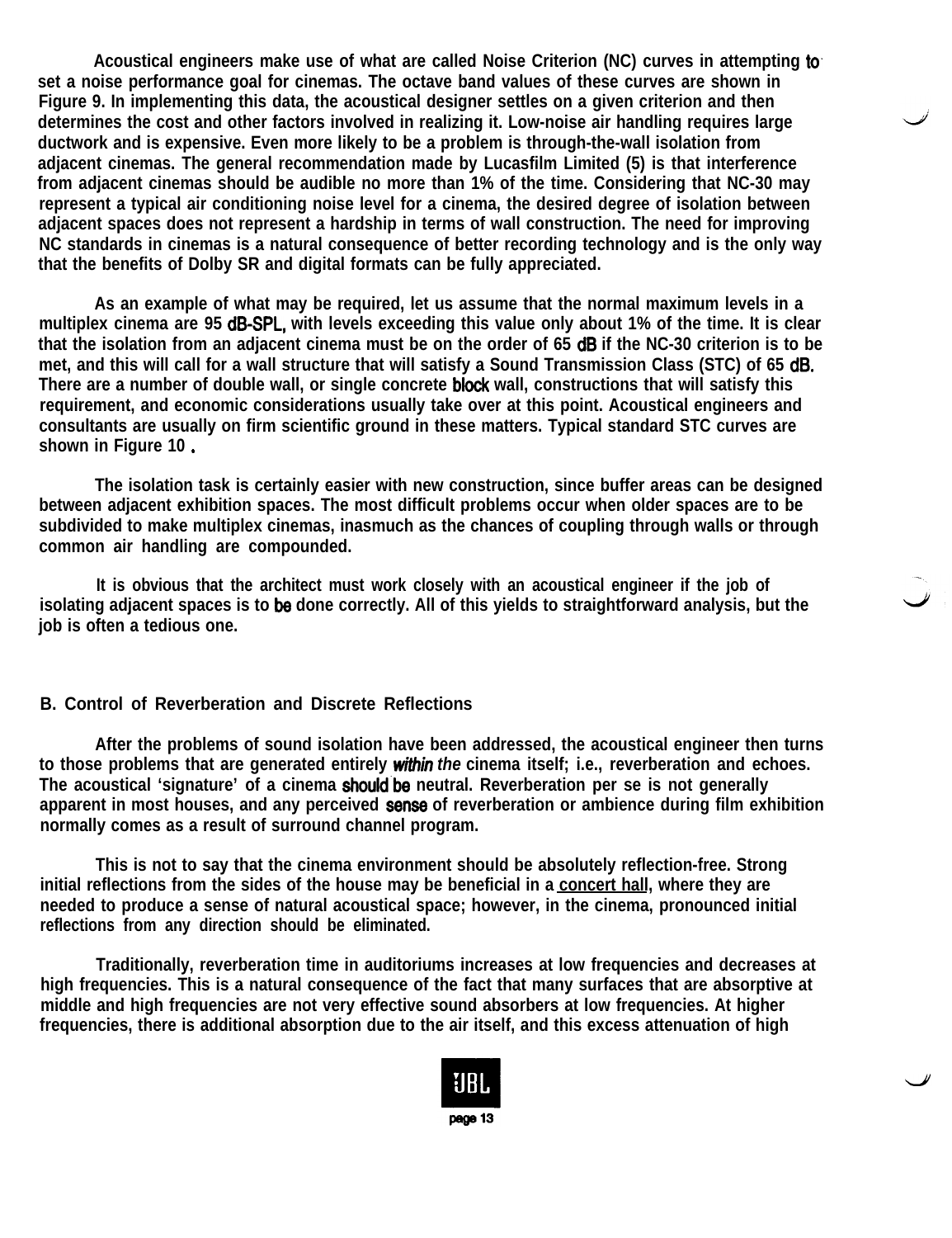**frequencies tends to lower the reverberation time. Figure 11 shows the normal range of reverberation time, as a function of the value at 500 Hz, while Figure 12 shows the acceptable range of reverberation at 500 Hz as a function of room volume.**



*Figure* **11.** *Variation of reverbera tion time with frequency*

*Figure 12. Suggested Em of revetiration*

**The requirements of specifying the right finishing materials, along with any special needs for added low-frequency absorption, fall squarely in the hands of the acoustical designer. In smaller houses, there is often little choice but to make the space acoustically 'dead;' however, some degree of reflectivity, even though it may not be perceived as such, will be beneficial.**

**Discrete reflections are likely to be a problem only if they clearly are displaced from the direct sound in both time and spatial orientation. Side wall reflections are usually perceived by the listener well within a time interval which does not allow them to be heard-as such. However, a reflection off the back wall can rebound from the screen itself, creating a 'round trip' echo that may be delayed by as much as 100 milliseconds. The effect here is to render dialog difficult to understand. In older cinemas with balconies, such reflections were often generated by the balcony front (or fascia) itself. Substantial acoustical damping had to be placed on that surface in order to diminish the problem.**

**In most cinemas constructed today, echo problems can generally be dealt with by ensuring that the back wall is very absorptive and that substantial damping is installed behind the screen on the baffle adjacent to the loudspeakers.**

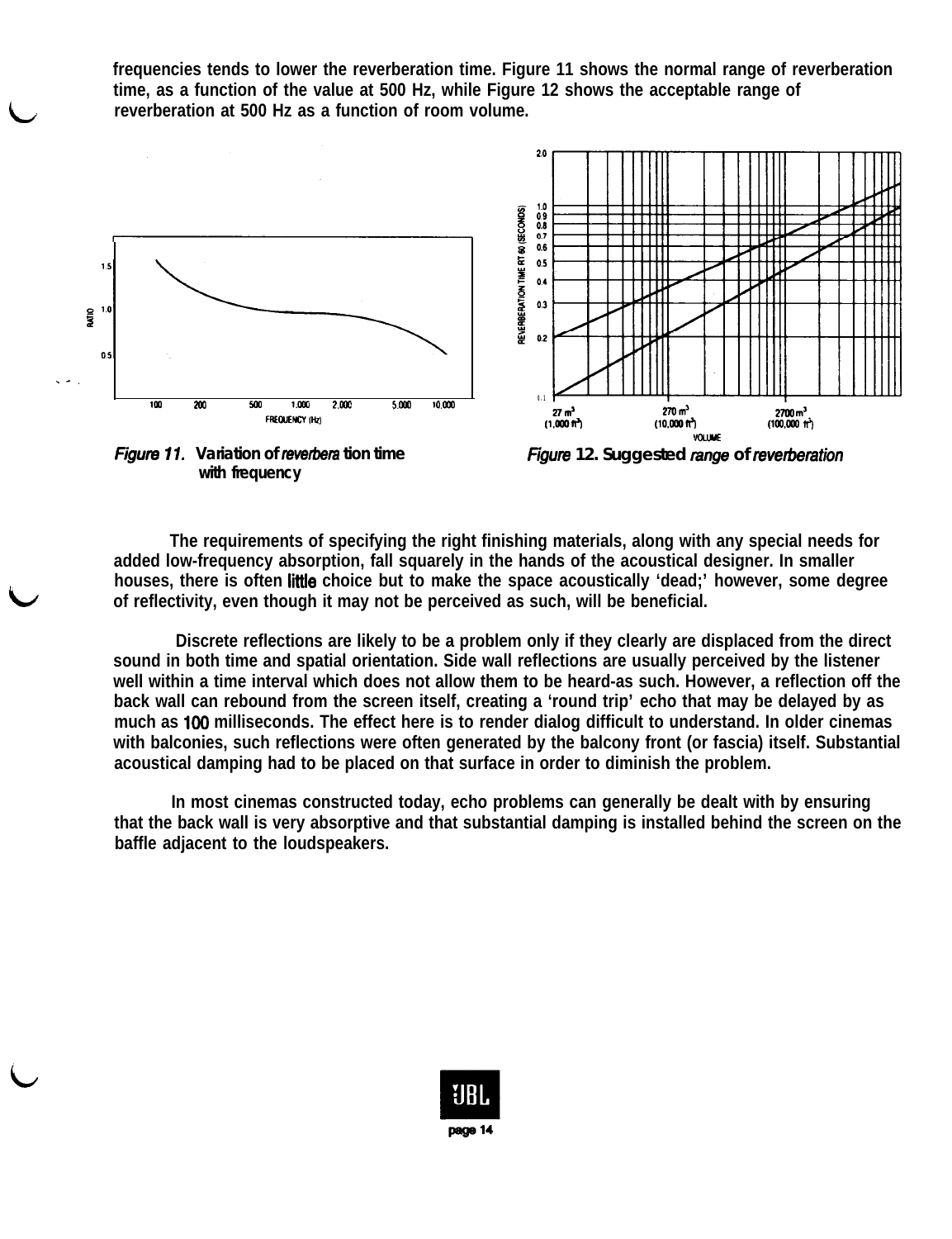## **C. The Role of the Acoustical Consultant**

An acoustical consultant should be chosen on the basis of previous jobs well done. There is much that is learned simply by having encountered— and solved — many problems. Stating it another way, an experienced consultant has probably seen most of the common mistakes and knows how to spot them before they become problems. While much of what a consultant does may seem obvious, and even simple, it is the breadth of experience that qualifies a good consultant to take on a difficult task and succeed at it.

In addition to the points discussed so far in this section, the consultant will look for potential difficulties in the following areas:

2.

Ť

1. Flankina leakage **paths.** When acoustical isolation has been addressed in wall construction, flanking paths through, or around, the wall may become significant. For example, sound often leaks through electrical or air conditioning conduit, even though the wall itself may act as a good barrier to sound transmission. Such paths can crop up in many places and need to be identified early in the construction phase of the project.

2. Intearity in construction. Many building contractors routinely take shortcuts, and somebody needs to watch them carefully. The acoustical isolation of double wall construction can be nullified by the presence of material left between them bridging the air barrier between the two sections.

3. lmoact and structure-borne noise. These are some of the most difficult problems to fix, since they are literally 'built in.' Plumbing noises, elevator motors, and air handling machinery located on the roof are just a few of the offenders here. Once the installation has been made, the problem is very expensive to correct, and a good consultant will have an eye out for such things at the design stage of the project. Related problems, such as projector noise and other noises associated with concession activities need to be identified early in the project and corrected before construction begins.

As standards for film exhibition continue to improve, such points as we have raised here will become more important. In a 1992 monograph(5), loan Allen of Dolby Laboratories stressed the need for noise ratings in the cinema lower than NC-25, with NC-30 representing the worst acceptable case.

## **IV. SPECIFYING THE CORRECT LOUDSPEAKERS AND AMPLIFIERS**

#### **A. Hardware Class vs. Room Size**

In all but the smallest cinemas, dual low-frequency systems, such as the JBL 4670D and the 4675C, should be specified. Normally, there will be three of the systems behind the screen in left, center, and right positions. The 4670D has the Flat-Front **Bi-Radial 2380A** horn, while the 4675C has the large 2360A Bi-Radial horn. The differences in performance are basically high-frequency vertical pattern control in the range from 500 to 1000 Hz. Whenever possible, the 4675C systems should be specified, but there are situations where space behind the screen is limited, and the smaller horn must be used.

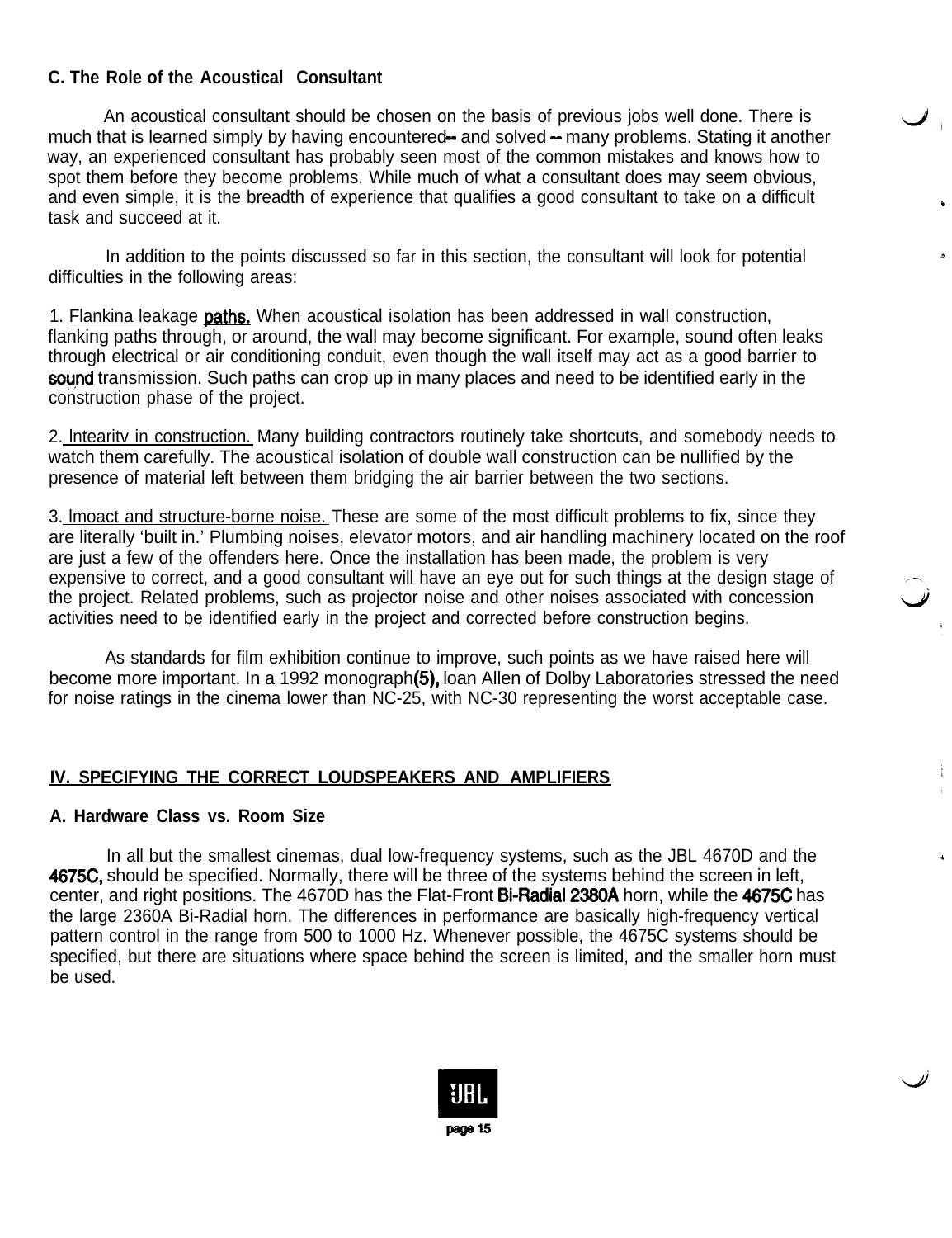**Both systems are capable of the same acoustical output, inasmuch as they are both limited by the power handling capabilities of their identical low-frequency sections. Table 1 indicates the sustained maximum sound pressure level in the reverberant field which these systems can produce, based on room volume. Levels for a single unit, as well as for the three units, are given. Median reverberation times as given in Figure 11 are assumed in these calculations, as are system directivity index and estimated room surface area.**

| <b>Volume</b><br>$270 \text{ m}^3$<br>$(10,000 \text{ cu. ft.})$ | Level.<br>single unit<br>116 dB | Level.<br>three units<br>121 dB | <b>Typical</b><br>seating<br>75 to 100 | Power required,<br><u>sinale unit</u><br>800W |
|------------------------------------------------------------------|---------------------------------|---------------------------------|----------------------------------------|-----------------------------------------------|
| 540 $m3$<br>(20,000 cu. ft.)                                     | 113                             | 118                             | 150                                    | <b>800W</b>                                   |
| 1350 $m3$<br>(50,000 cu. ft.)                                    | 108                             | 113                             | 300                                    | <b>800W</b>                                   |
| $2700 \text{ m}^3$<br>$(100,000 \text{ cu. ft.})$                | 108                             | 111                             | 500                                    | <b>800W</b>                                   |
| 5400 m <sup>3</sup><br>$(200,000 \text{ cu. ft.})$               | 104                             | 109                             | 1000                                   | <b>800W</b>                                   |

Table 1A: Maximum Reverberant Levels<sup>1</sup> for **JBL 4670D and 4675C Systems in Cinsmas of various sizes (non-b&m plifiedmode)**

**Taking the information presented in Table lA, we can now determine the actual power requirements to produce target levels in the house of 105 dB per channel:**

|                                                                  |                                         |                               | nformation presented in Table 1A, we can now determine<br>oduce target levels in the house of 105 dB per channel: |
|------------------------------------------------------------------|-----------------------------------------|-------------------------------|-------------------------------------------------------------------------------------------------------------------|
| <b>Volume</b><br>$270 \text{ m}^3$<br>$(10,000 \text{ cu. ft.})$ | <b>Typical</b><br>seating-<br>75 to 100 | <b>Pewer required</b><br>100W | Recommended<br><u>amplifier</u><br>JBL MPX300 (one channel)                                                       |
| 540 $m3$<br>$(20,000 \text{ cu. It.})$                           | 150                                     | 250W                          | JBL MPX600 (one channel)                                                                                          |
| 1350 $m3$<br>$(50,000$ al. ft.)                                  | 300                                     | 400W                          | JBL MPX600 (one channel)                                                                                          |

**Table 1 B: Power Requirements for Target Reverberant Levels<sup>1</sup> of 105 dB** in Smaller Houses (non-biamplified mode)

**lReverberant levels, as calculated in Tables** 1 A, **6, and C, represents the maximum level that would exist at a point about two-thirds from the front of the house to the back.**

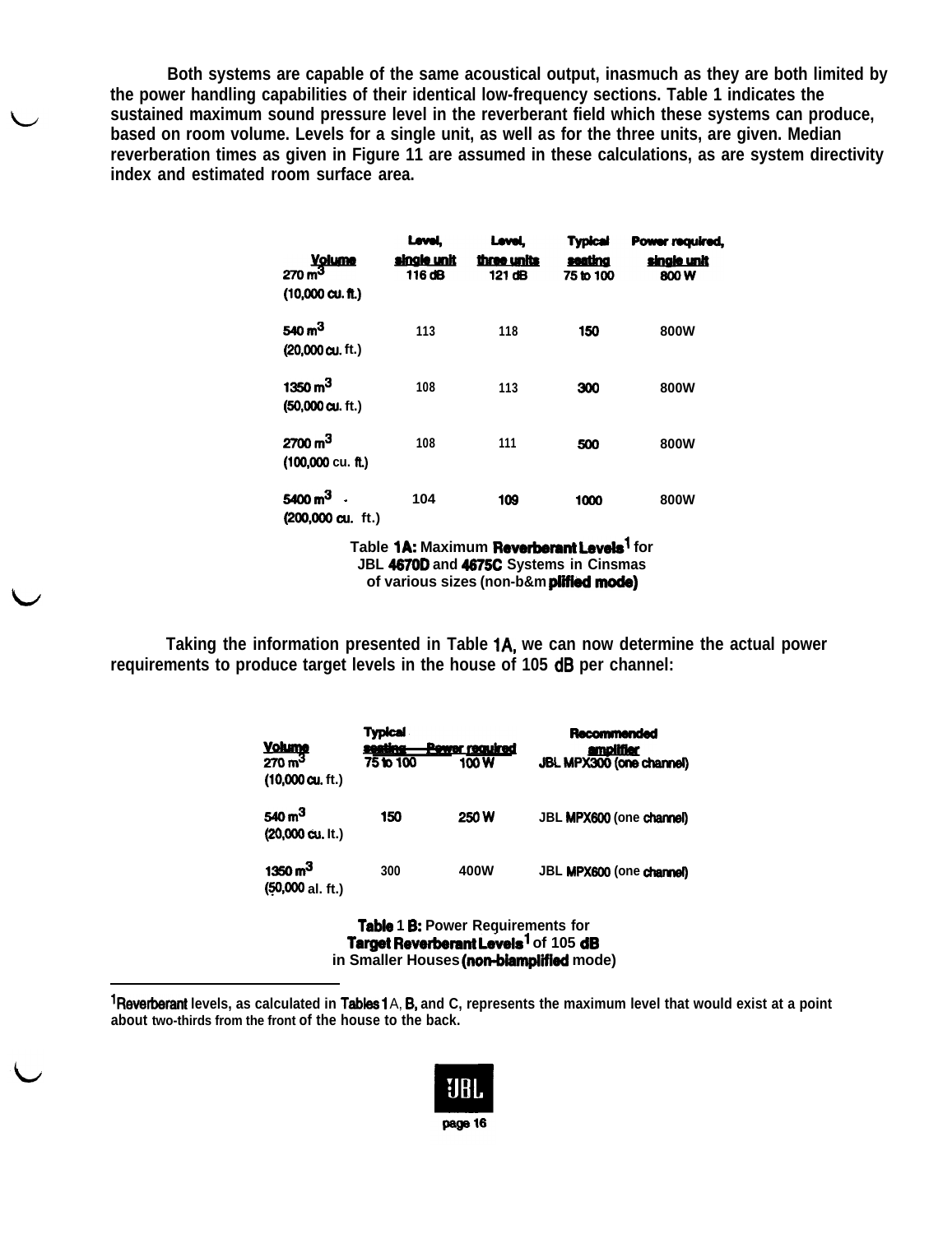**For spaces of 2700 m3 or greater, JBL recommends that the model 4675C be specified in biampiified mode.**

|                                                                         | Level.                | Level,                |                               | Power required,                                  |
|-------------------------------------------------------------------------|-----------------------|-----------------------|-------------------------------|--------------------------------------------------|
| $\frac{\text{Volume}}{2700 \text{ m}^3}$<br>$(100,000 \text{ cu. ft.})$ | single unit<br>108 dB | three units<br>113 dB | <b>Typical seating</b><br>500 | single unit<br>$2$ LF: 400 W<br><b>HF: 250 W</b> |
| 5400 $m3$<br>$(200,000 \text{ cu. ft.})$                                | 106                   | 111                   | 1000                          | <b>LF: 400 W</b><br><b>HF: 250 W</b>             |

d

Table **1C.** Maximum Reverberant Levels<sup>1</sup> for JBL 4675C Systems in Large Cinemas (biamplified mode).

#### **B. Advantages of Biamplification**

**The importance of biampiification in large cinemas cannot be overestimated. Even though the systems detailed in Table 1 B use the same amplifier model as the systems detailed in Table 1** A, **the reallocation of the power through biampiification has important beneficial effects. Specifically, intermodulation distortion is reduced at-high operating levels, and available power can be more directly matched to the specific HF or LF load.**

## **C. Cinema Playback Level Calibration**

The actual level requirements in the film maker's dubbing cinema are established by relating **them directly with modulation level on the recorded medium. For magnetic media, this is established as 85 dB-SPL in the house when the modulation on the tape is so-called 'zero level,' or 185 nanowebers/meter. This last quantity has to do with Mording technology, and we need not concern ourselves with it further, except to note that modulation peaks often exceed zero level by 8 to 10 dB. Thus, the peak output per loudspeaker may be only 95 dB. Good engineering practice allows additional headroom of 6 to 8 dB above this, so it is clear that the values we have listed in Tables 1A and B are not excessive in the cases of the larger houses. in the smaller houses, we can certainly make do with smaller amplifiers than indicated in the table; but even then, the cost of the added power is very slight, and the benefit substantial. The powers recommended in Tables 1A and B are in accordance with the suggestions made by Lucasfilm Limited (6) in the specification of THX systems.**

**<sup>2</sup>JBL amplifier model MPA400 with appropriate front-end frequency division and power msponse equalization, is recommended for these applications. The LF loudspeaker section presents a 4-ohm load, to which the amplifier can deliver 400 watts; the HF section presents an S-ohm load, for whii the ampliier can deliver 275 watts.**

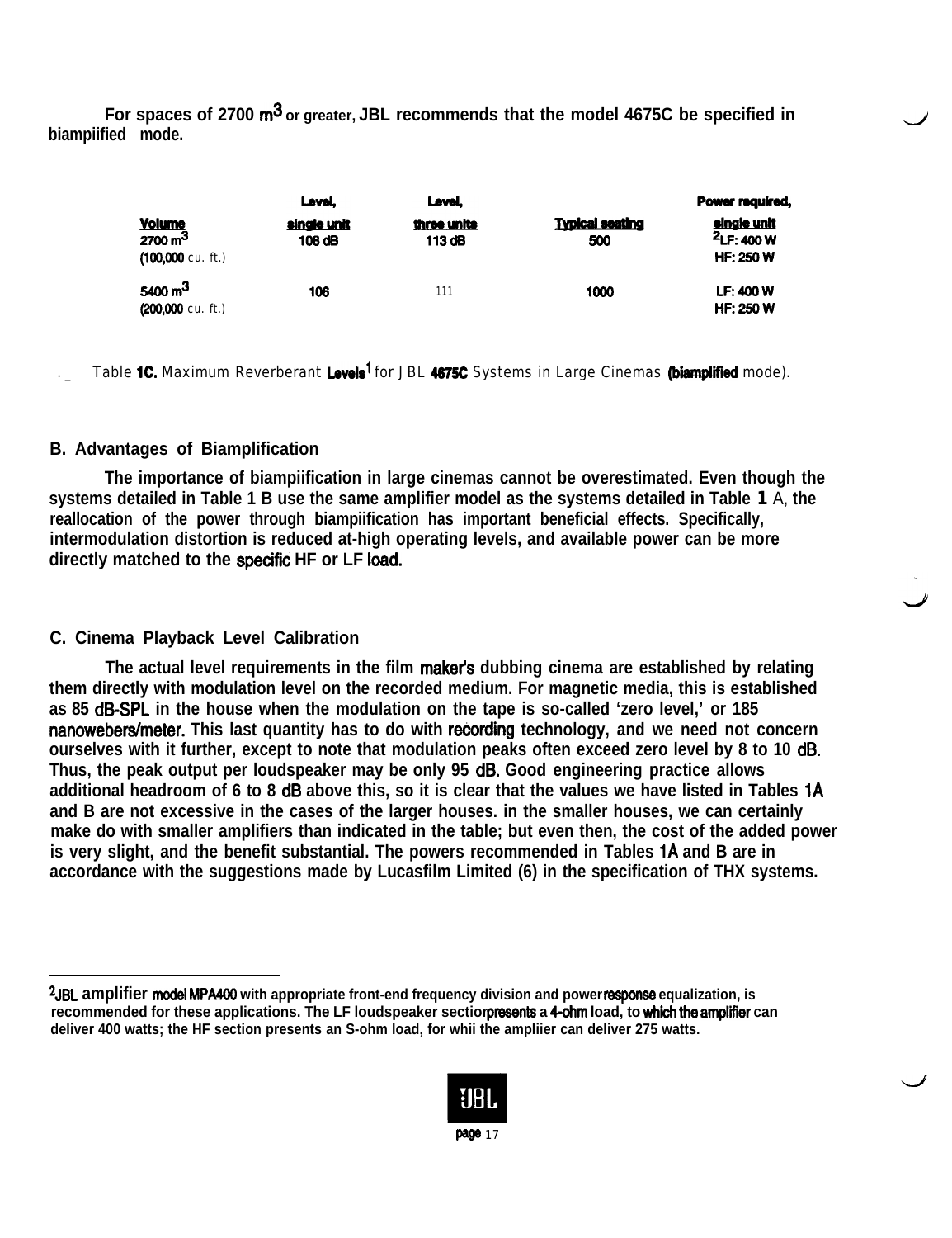#### **D. New JBL Driver Developments**

Our studies have indicated that, in passive systems, maximum power input to the screen loudspeakers is essentially network limited. As a result of this, many cinema applications ordinarily will not require the high power Vented Gap Cooling™ (VGC) performance designed into the JBL 2226 driver. A more recent model, the 2035, was subsequently designed with a 76 mm (3 in.) voice coil, retaining the same sensitivity of the 2226. Resulting economies can thus be passed on to the user.

In biamplified systems for larger houses we strongly recommend that the 2226 transducers be used, because of their higher peak power and transient capabilities.

Figure 13 shows the on-axis response of the dual low frequency 4638 system, which incorporates two of the 2035 transducers.



*On-axis response of dual 360 mm* (15 *in.) 4636TH LF system.*

#### **E. Mechanical Details of JBL Screen Loudspeaker Systems**

The main JBL loudspeakers recommended for behind-screen use are discussed in this section. Since all of these systems are intended for field assembly, we will show them in exploded views, along with a parts list and a wiring diagram for use with a high-level dividing network.

Figure 14 shows dimensional aspects on field assembled 4670D and 4675C systems, clearly indicating their overall space requirements. The models4670D-HF, 4671 B, 4673B, 4675C-HF, and 4638TH are shown, respectively, in Figures 15 through 19.

Passive network hook-up details are shown in Figure 20. Wiring instructions for biamplification will be discussed in a later section.

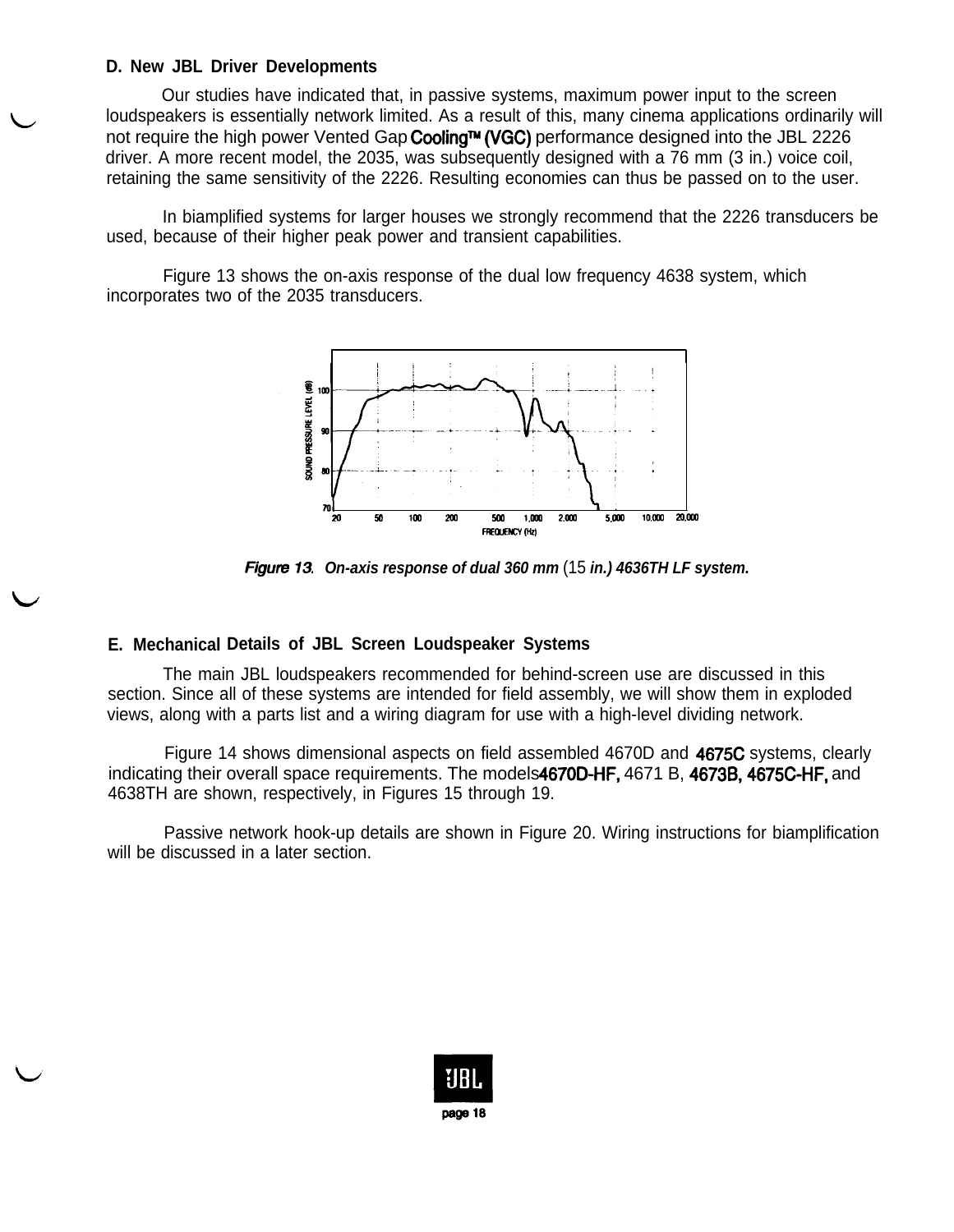

Figure 14. Complete system assembly diagram for 46700 and 46756.

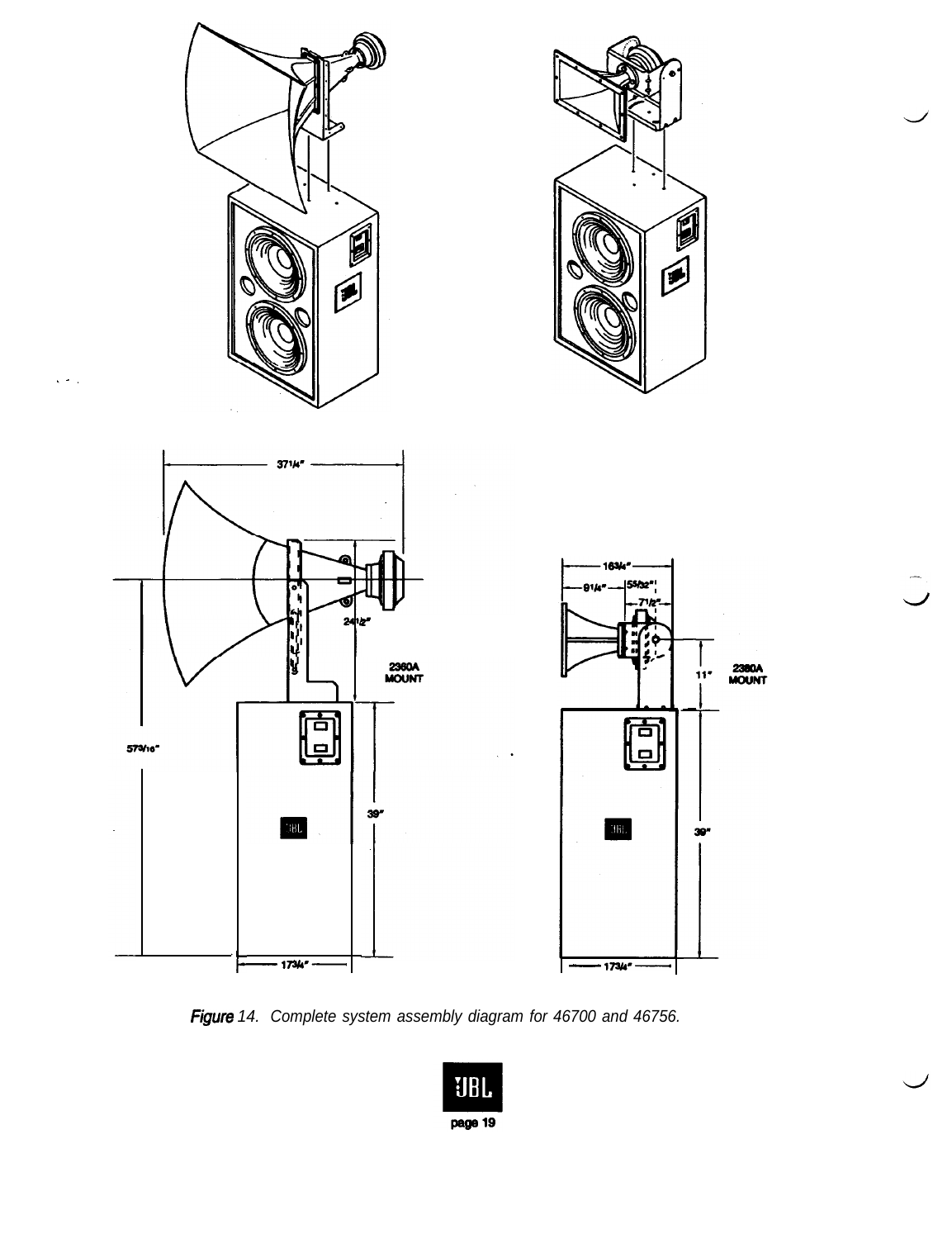$\zeta \neq 0$ 

# Figure <sup>15</sup> **JBL4670D-HF**

**COMPONENT EXPLODED VIEW** Cover, Magnet<br>73122 2509A<br>Bracket<br>Assembly Driver, **Hiih F req 2446t-t** Q  $\circledcirc$ **Gasket 20810**  $\mathcal{O}$ Hook Up<br>Wire<br>72111 **Bracket - Inner Driver/Horn Binding Post Red. 33750 32108**<br>**(Not For Sale) Blk, 33751**  $\mathcal{L}_{\mathcal{A}}$ Bolt (4)<br>1/4-20 x 1-1/4 BLK O - Nut, 3/8 (2)<br>BLK **G** ¢,  $\mathcal O$ **Screw (2)<br>No. 8 x 1/2<br><b>PNHD PH** BLK<br>/ Horn, 2380A Bolt (2)<br>3/8-16 x 3/4 BLK **Bracket - Outer Mounting Base 72109 (Not For Sale) Assembly Hardware Kit 72110 (IlkJstrated)**

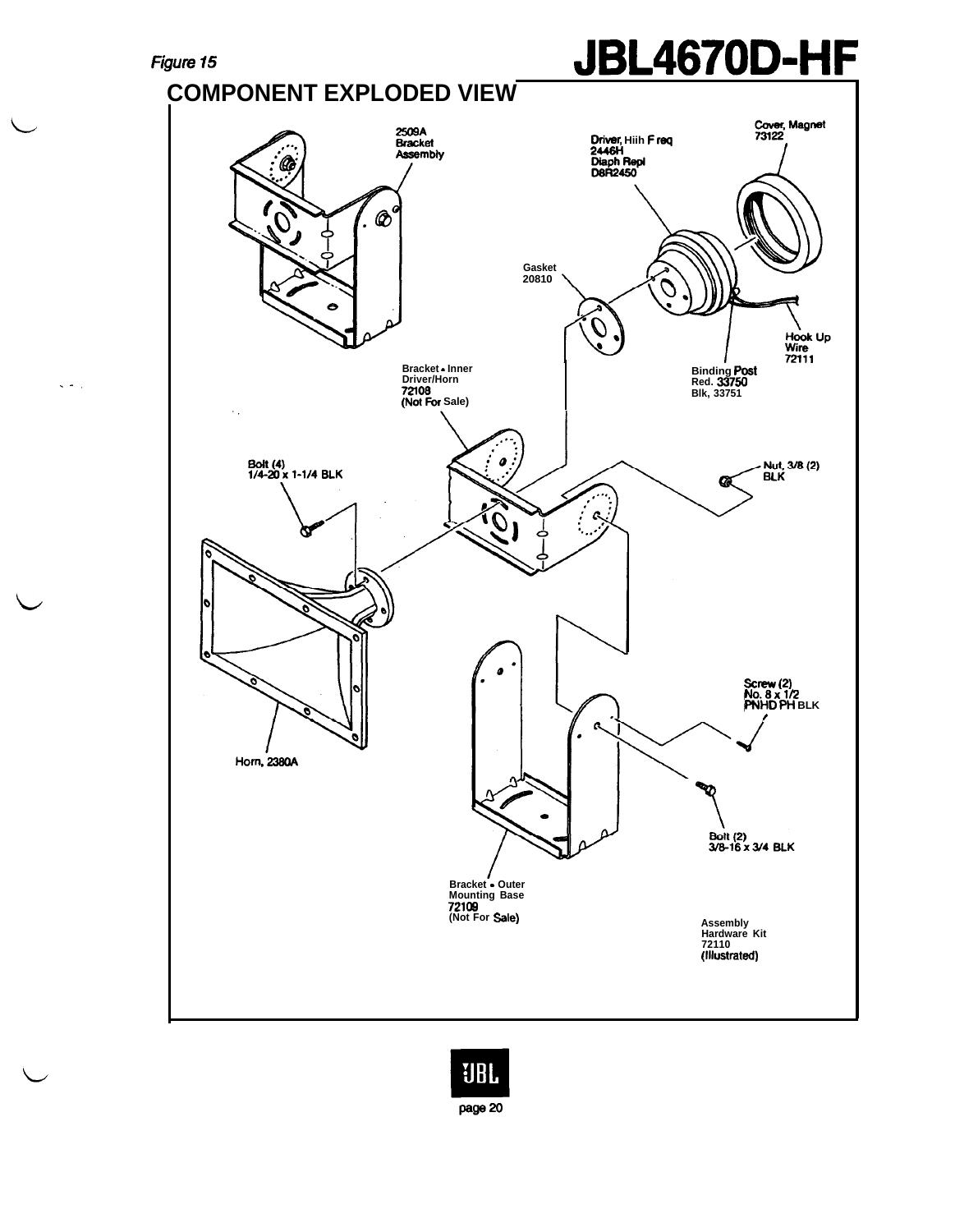

# JBL4671B

c

- J

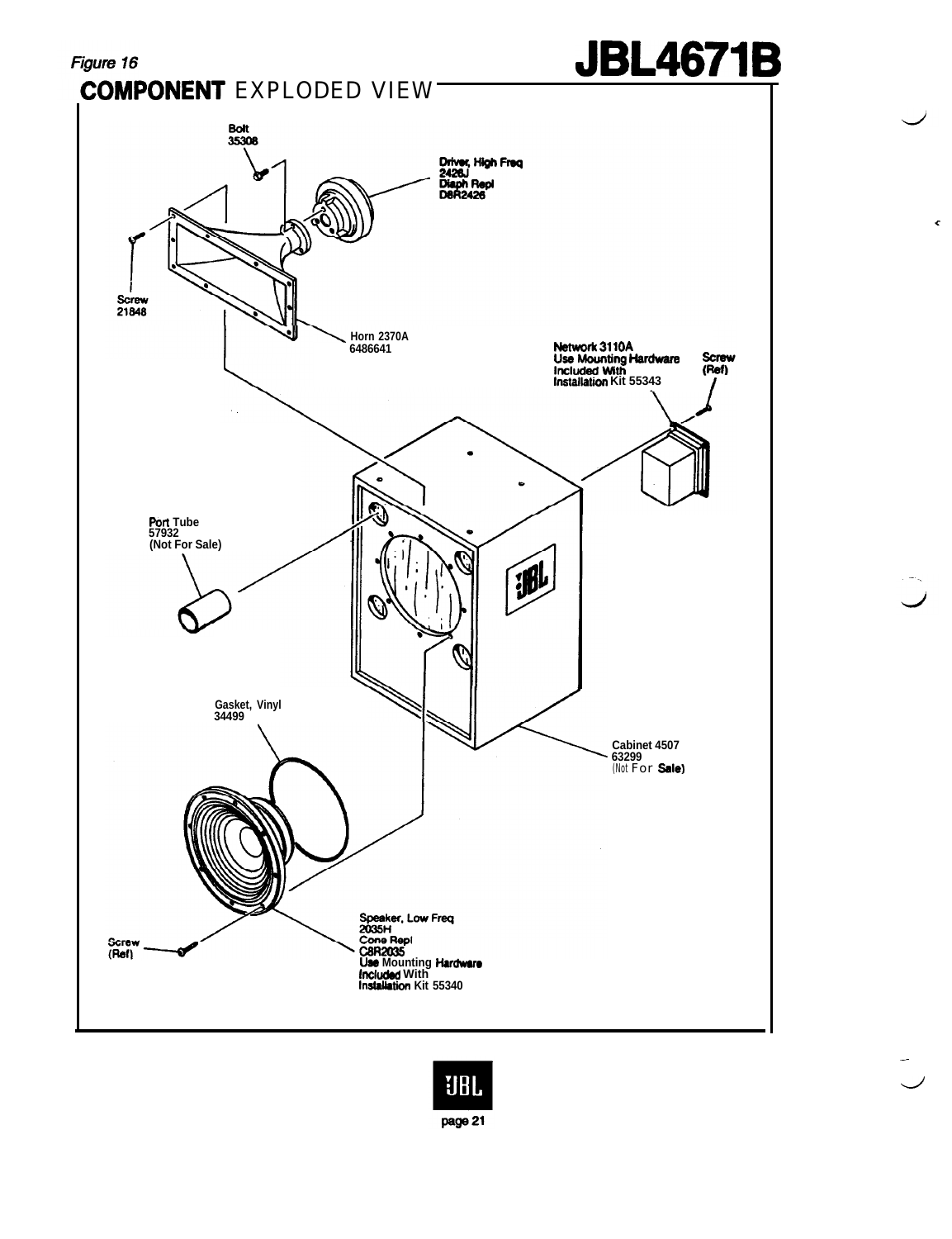

 $\zeta$ 

 $\overline{\phantom{0}}$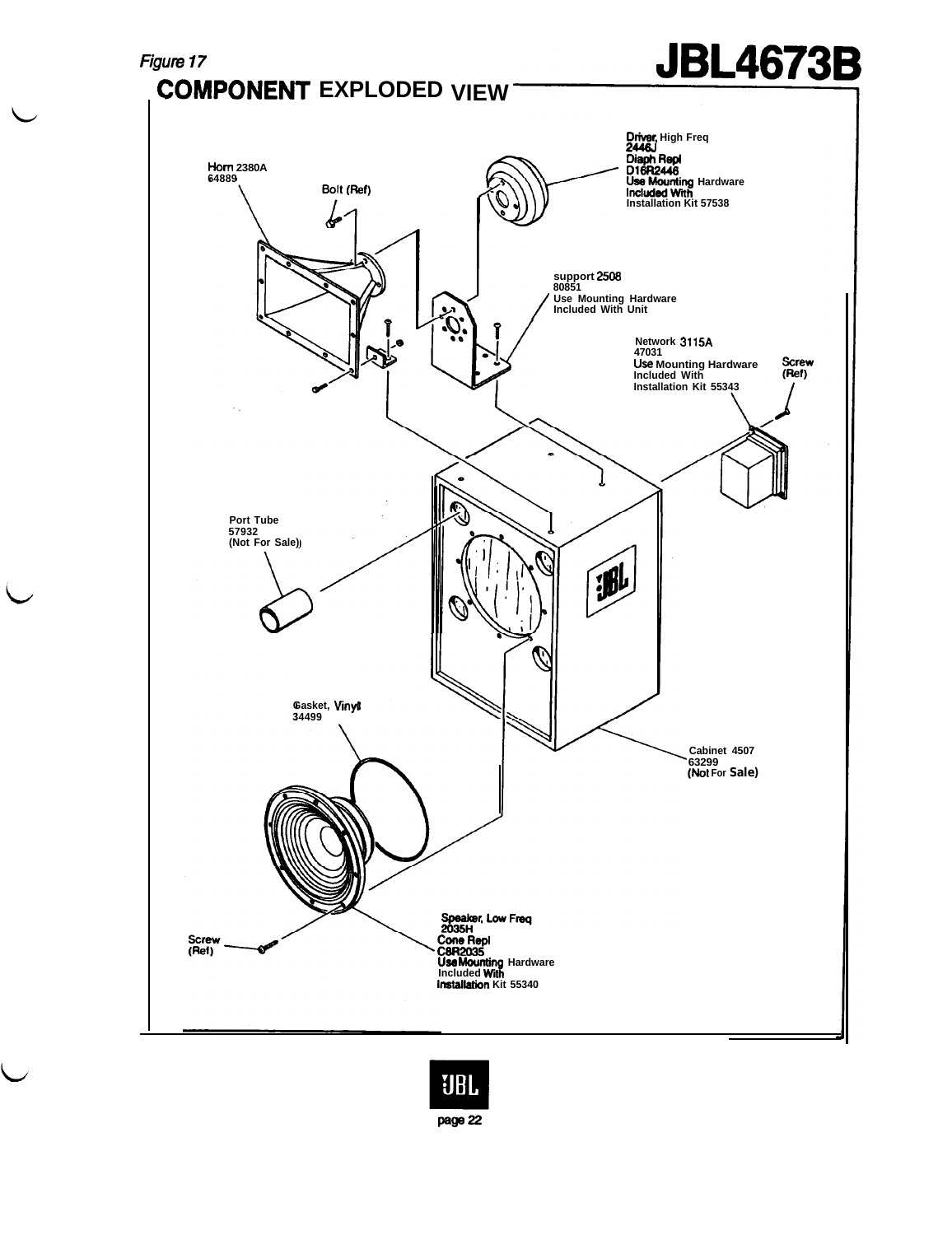

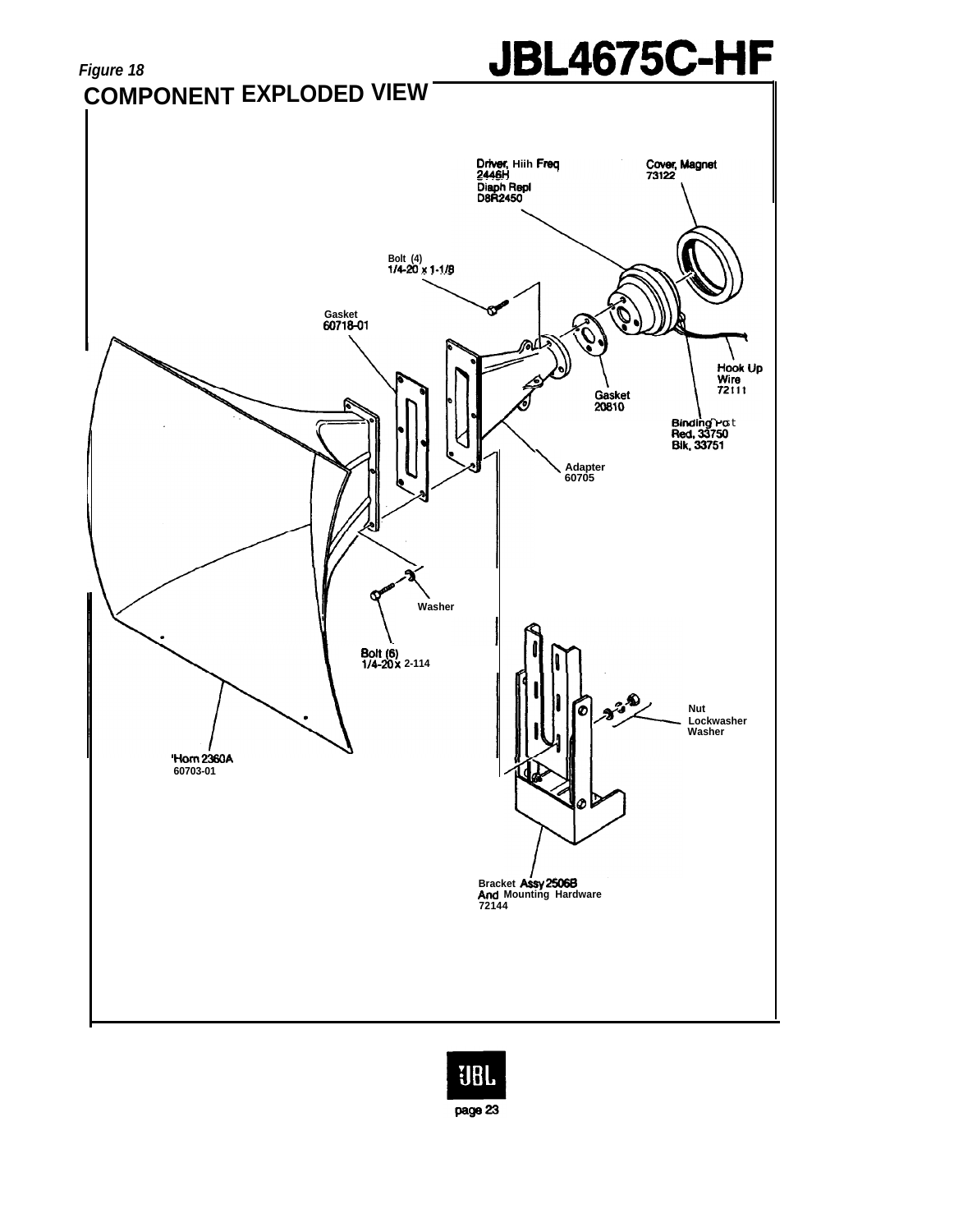

 $\frac{1}{2}$  ,  $\frac{1}{2}$  ,  $\frac{1}{2}$ 

 $\overline{\phantom{0}}$ 

 $\overline{\phantom{a}}$ 

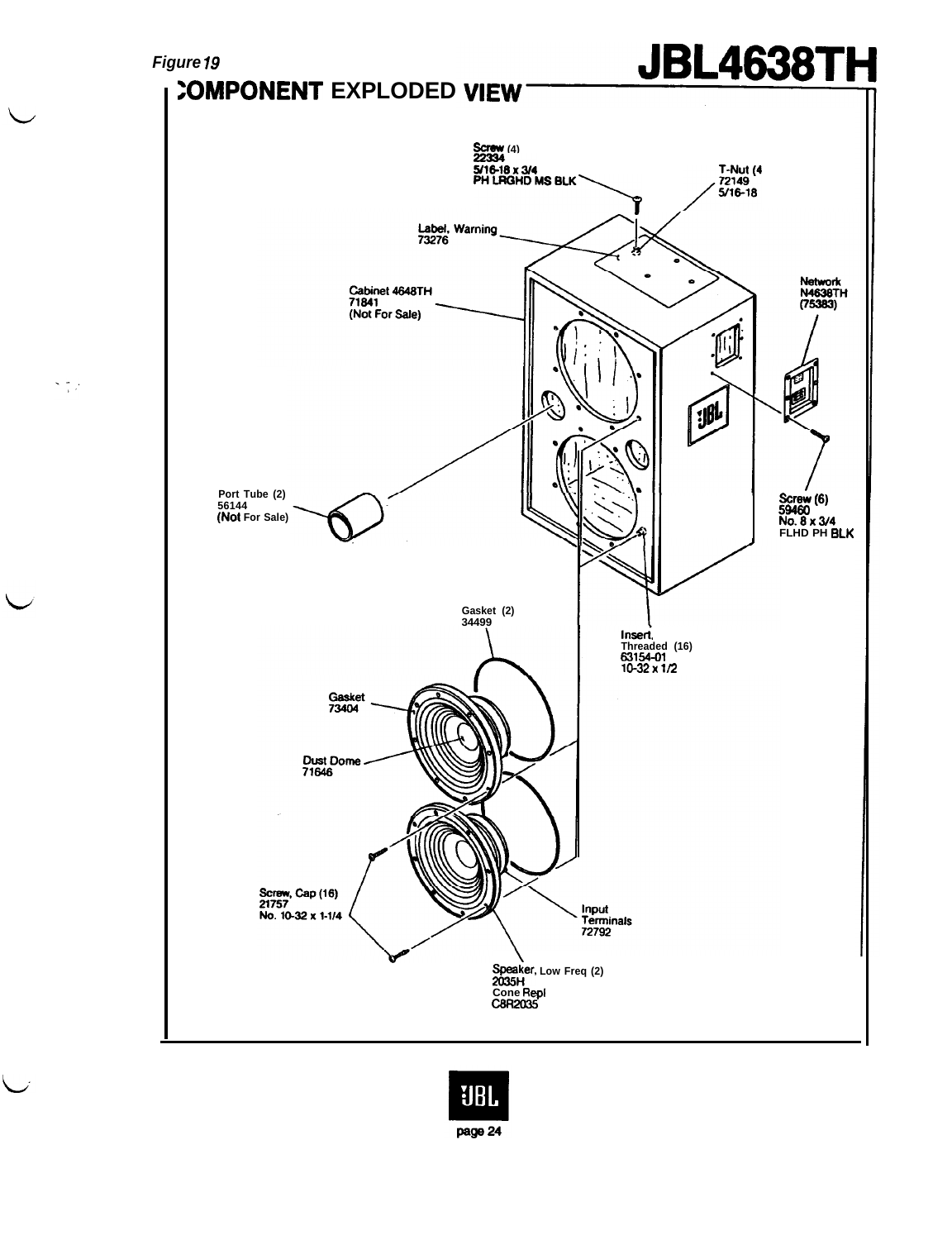





*46738 wiring diagram 4675C wiring diagram*

**NOTE:**

**Input comctions as shown here provide coned EIA polarity.**

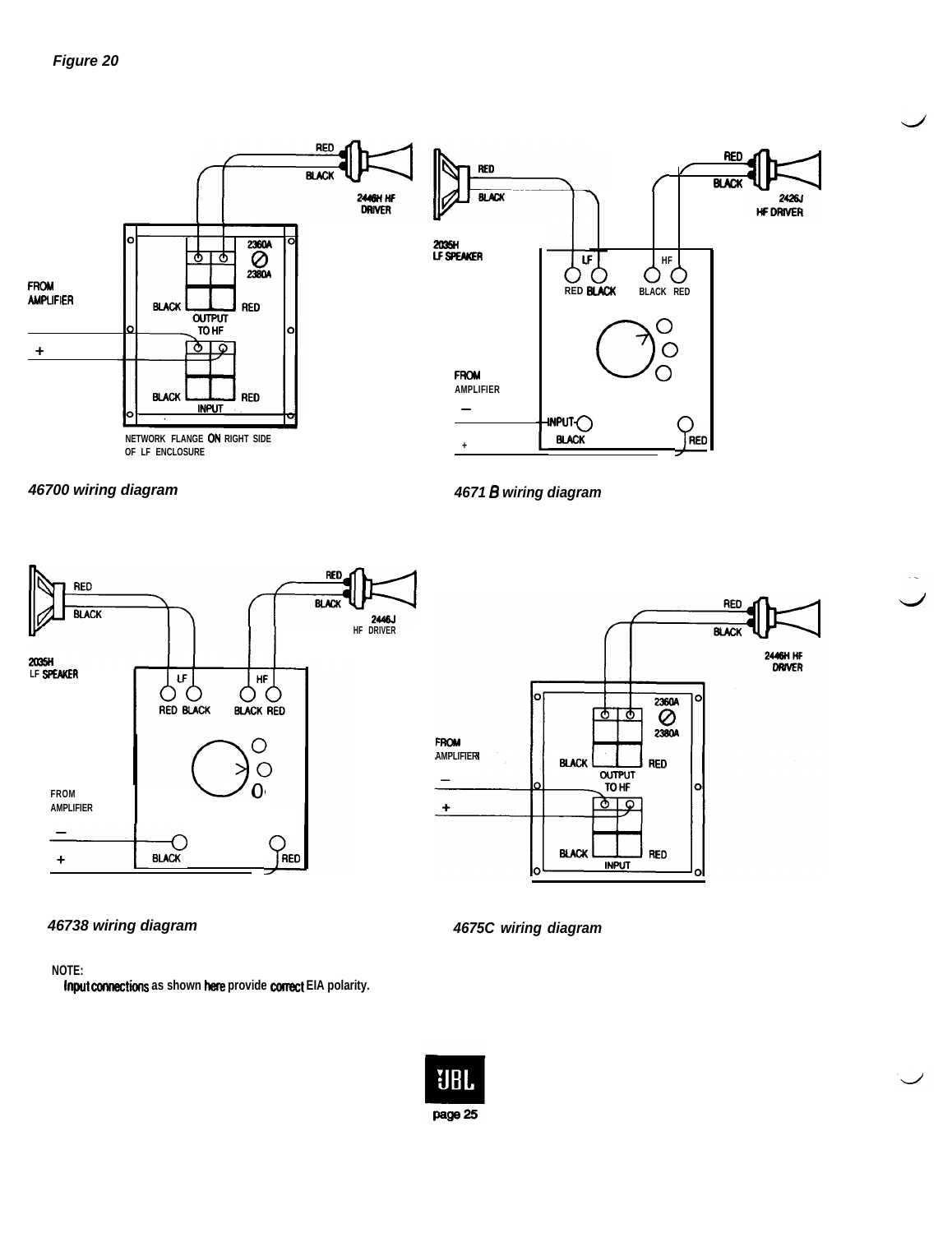#### F. Subwoofers

 $\setminus$ 

.-.

Subwoofers are an integral part of cinema loudspeaker systems installed in mid- and large-size houses. In specifying them, the designer must take into account the reduced sensitivity of the ear to low frequency sounds. Figure 21 shows the Robinson-Dadson equal loudness contours. Note that, for a reference level of 85 dB at 1 kHz, frequencies in the range of 30 to 40 Hz will have to be reproduced 15 to 20 **dB** louder in order to be perceived at the same subjective level.



*Figure 21. Robinson-Dadson equal loudness contours.*

Since low frequencies are essentially nondirectional, we commonly specify subwoofer hardware by calculating the acoustical power requirements in the cinema for a given sound pressure level. Assuming that the reverberation times in modern cinemas follow the data presented in Figures<br>
11 and 12, we can present the data shown in the following table:<br> **Acoustical power**<br> **Acoustical power**<br> **Acoustical po** 11 and 12, we can present the data shown in the following table:

|                            | <b>Acoustical power</b> |
|----------------------------|-------------------------|
| <b>Volume</b>              | required for 110 dB SPL |
| 270 $m3$                   | 10                      |
| $(10,000 \text{ cu. ft.})$ |                         |
| 540 $m3$                   | 15                      |
| $(20,000 \text{ cu. ft.})$ |                         |
| 1350 $m3$                  | 20                      |
| $(50,000 \text{ cu. ft.})$ |                         |
| 2700 $m3$                  | 40                      |
| (100,000 cu. ft.)          |                         |
| 5400 m <sup>3</sup>        | 100                     |
| (200,000 cu. ft.)          |                         |

**Table 2: Acouetical Power vereue Cinema Volume**

<sup>&</sup>lt;sup>3</sup> Derived from the reverberant level requirements, based on average reverberation times in houses with the **tabulated volumes.**

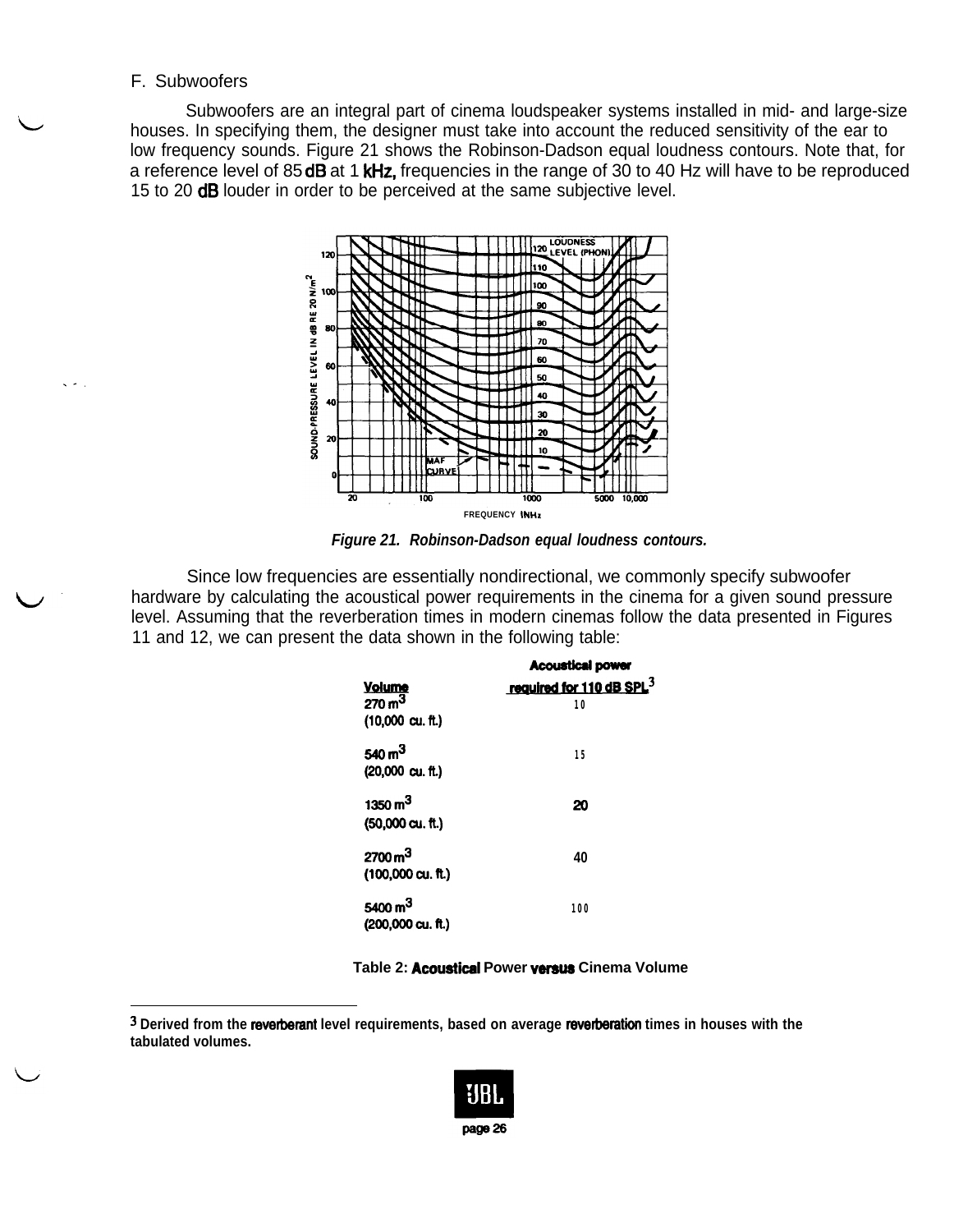When the proper room volume has been determined, the designer then can go to the following table and pick the required quantity of subwoofer modules that will ensure the needed acoustical<br>power output:

| Number of 2242<br>transducers: | Efficiency <sup>4</sup> | <b>Electrical power</b><br><b>Input (watts);</b> | <b>Acoustical power</b><br>output <sup>5</sup> (watts): |
|--------------------------------|-------------------------|--------------------------------------------------|---------------------------------------------------------|
|                                |                         | 800                                              | 16                                                      |
|                                | ь                       | 1600                                             | 64                                                      |
| 4                              | 12                      | 3200                                             | 192                                                     |
| 8                              | 16                      | 6400                                             | 500                                                     |

**Table 3: Nominal Efficiency and Acoustical Power Output of Multiple Subwoofer Systems**

.-. The designer should choose the next *higher* increment if the power requirement, based on room volume, falls between two increments in the above table.

Figure 22 shows an exploded view of the JBL 46458 subwoofer module. Each subwoofer module should be driven with its own amplifier capable of producing up to 800 continuous watts of sine wave power into a rated impedance of 8 ohms. A pair of subwoofer modules can be driven by a single JBL model MPX1200 amplifier, which is capable of producing continuous sine wave power of 606 watts into each of two 8-ohm loads.

 d

<sup>5</sup> Acoustical output **power has been derated, considering the high-level, longterm effects of dynamii compression under steady state subwoofer conditions. Peak values may be 3 dB higher, depending on nature of program.**



**<sup>4</sup> Actual efficiency of combined units will vary depending on the spacing among them. Numbers given here are** reasonable estimates.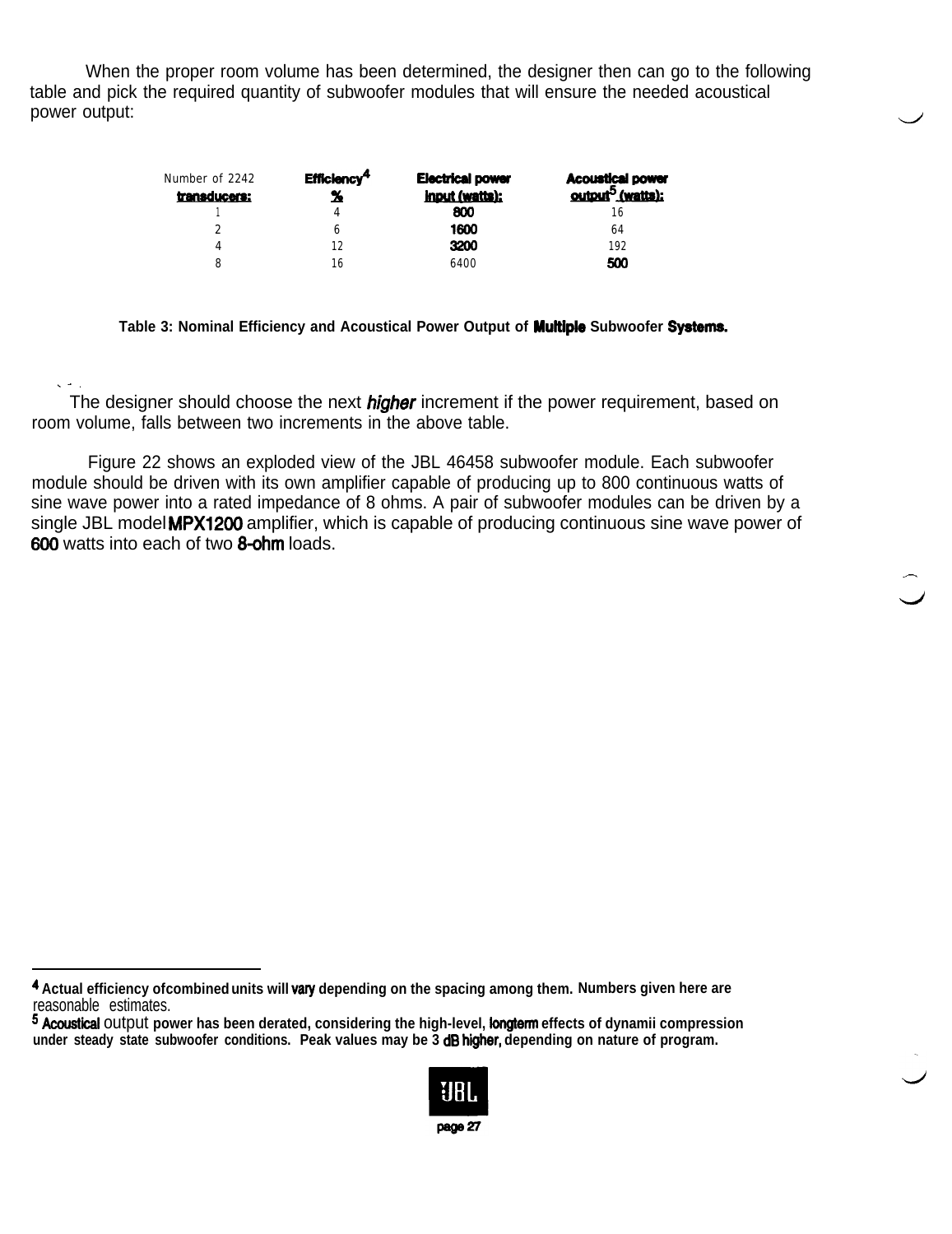

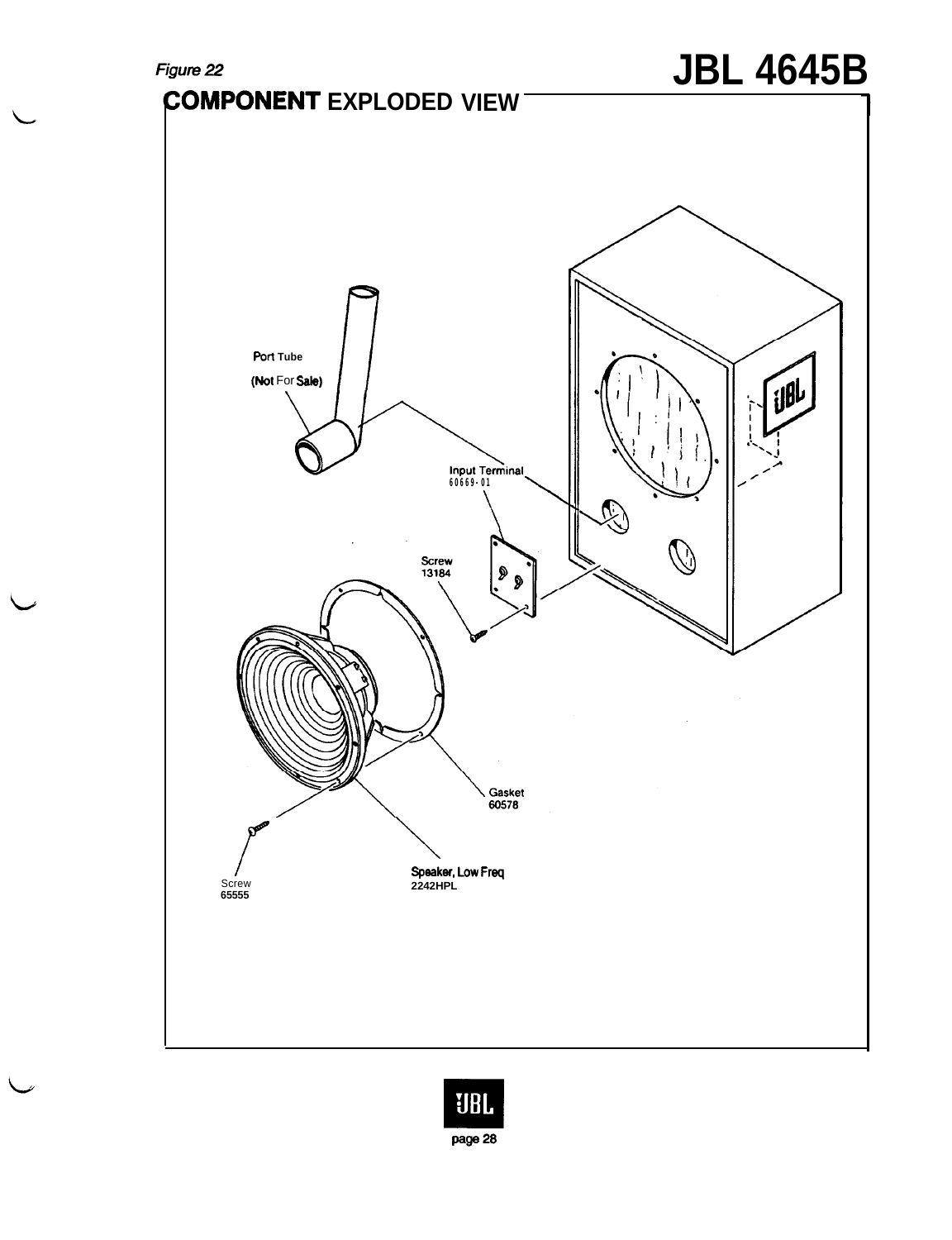#### **G. Surround Requirements**

As a general rule, the total ensemble of surround loudspeakers should be capable of producing as much acoustical power as a single screen channel. Today, the new JBL 8340 surround loudspeaker is capable of producing total acoustical power output in the range of about 2 watts. Since a typical dual woofer JBL screen loudspeaker is capable of producing continuous acoustic power output of 28 watts, it is clear that 14 of the 8340's will be required for power matching. Typically, in a large house, 12 units will suffice. The careful designer should not go below this quantity.

The enclosure of the 8340 is similar to the older 8330, and the baffle has a downward slope of 15", making it possible to mount the rear of the enclosure flush with the walls, while providing smooth coverage over the seating area. Generally, four of the units are placed on the back wall and four each on the side walls.

Good surround operation depends on 'a significant quantity of insignificant sources.' That is to say, a patron in the cinema should not be able to identify any one unit, but rather sense the sound field created by all of them. While practice may vary, the surround loudspeakers are generally mounted only in the back two-thirds of the house. The height is often dictated by decor, but they generally should be at a height of 3 to 4 meters (10 to 13 feet), so that the tilted axis of the 8340 is pointed at the farthest patrons across the cinema. When this is done, the smoothness of surround response in the cinema can be maintained within $\pm 2$  dB. Details of surround location are shown in Figure 23.



*Figure 23. Plan, elevation, and section views of typical surround installation*

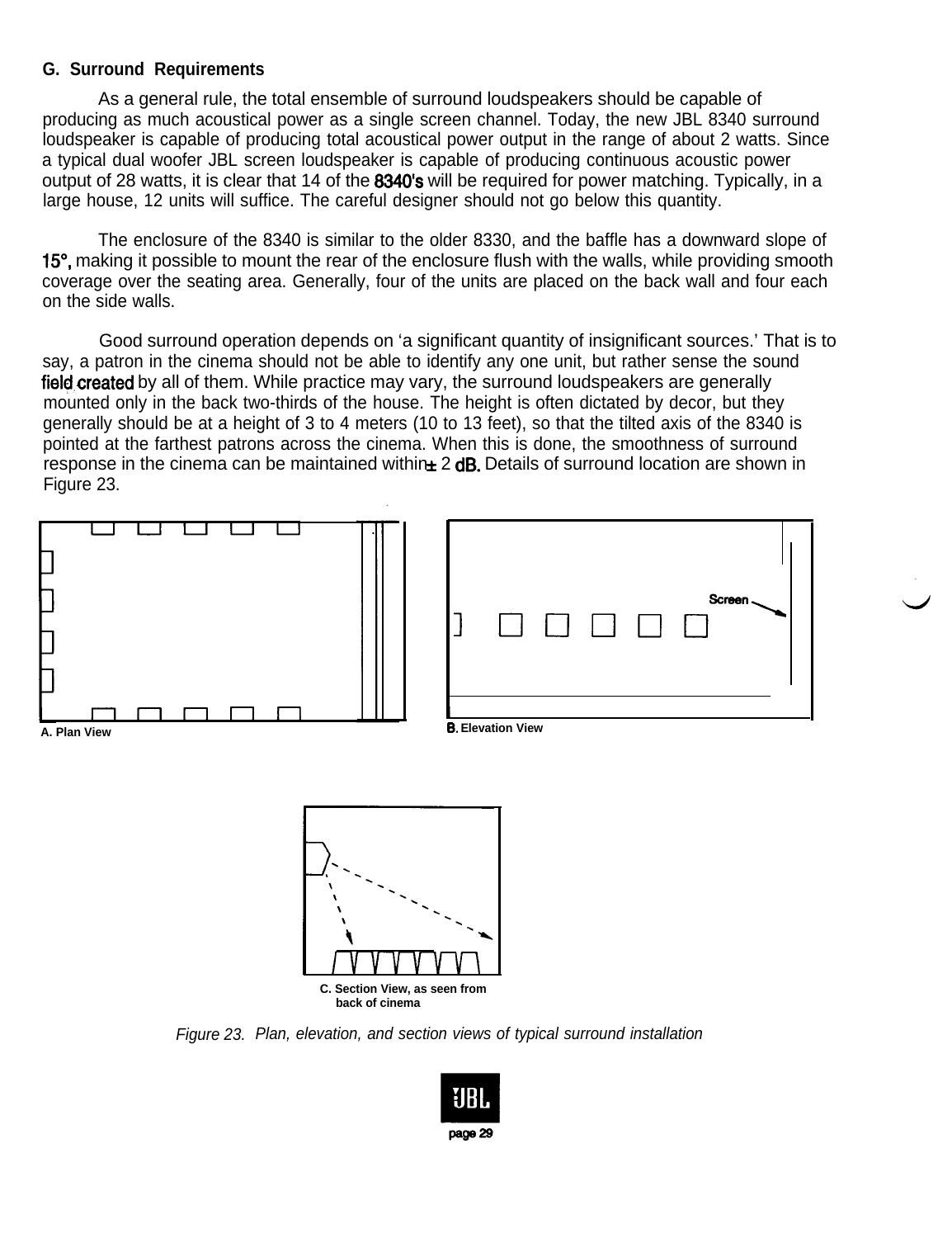For digital cinemas with two ("split") surround channels, we recommend that the minimum number of loudspeakers per channel be set at 8, making a total of 18 loudspeakers. A series-parallel hook-up will be useful for each surround channel. Specific power requirements for the surround channels will be discussed in Section VI-C.

#### **H. Screen Losses**

Through-the-screen losses are complex to analyze in detail. The on-axis loss appears to be a 6 dB/octave rolloff commencing at about 5 kHz. However, off-axis response is quite different. At certain angles, high frequencies are transmitted through the screen with relatively little loss. When an on-axis HF boost is applied to the signal for proper system response on-axis, patrons seated toward the sides (off-axis) will hear more HF than those listeners on-axis. This, coupled with the normal **off**axis fall-off of the horn's response, tends to maintain a good balance of high and mid frequency program and enables patrons seated to the sides to enjoy good dialog intelligibility.

With the newer high frequency hardware, the overall required system equalization is substantially the requirement for flat system power response. When this is provided, the diffuse field response measured in the house at a distance one-half to two-thirds back often fits the ISO 2969 Xcurve rather closely. Details of this are shown in Figure 24.



*Figure 24. Screen Asses and house equalization*

From a design viewpoint, the engineer must ensure that there is adequate electrical headroom in the high frequency drivers to attain flat power response above 3kHz. This usually requires that the signal be boosted 6 **dB/octave** above 3 kHz, and this means that the drive level at 12 kHz will be 12 dB greater than at mid frequencies. A driver must be specified which can handle this increased input -and at the same time be able to provide a good match with the low frequency system. All JBL cinema systems have been engineered with this requirement in mind.

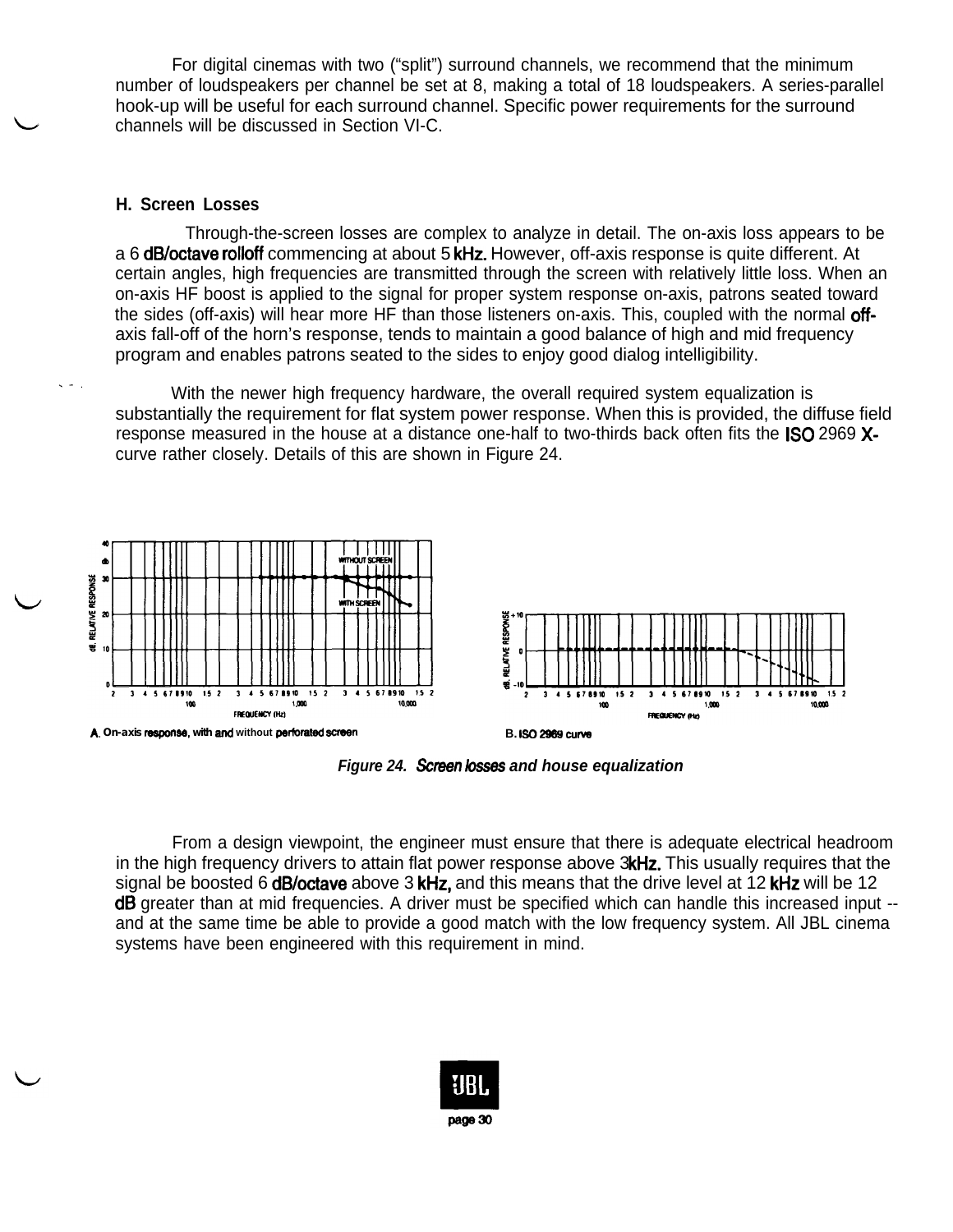In mid-size screening rooms there is less air loss to deal with, and it is often the case that no more than a **1** 0-dB boost is required to meet the equalization requirements above 10 kHz. Many conservative engineers feel that a **10-dB** boost should never be exceeded.

#### **I. Use of Multiple High Frequency Elements**

In some very large old-style houses with balconies, a nominal high frequency coverage angle of 40" is not sufficient to provide vertical coverage. Some systems have been installed with multiple high-frequency horns to take care of this problem, but the difficulty of interference, or 'lobing,' in the combining of the two horns remains, creating difficulties in system equalization. There are experiments under way to use stereo synthesizers as a method of alleviating gross effects of interference, but these experiments are only in the beginning stage (8). For the present, we do not recommend that horn stacking be applied in the cinema -- unless it is specified by a competent consultant who will take responsibility for overall system performance.

.-.

## **V. MOUNTING REQUIREMENTS**

#### **A. General Comments**

**The following rules generally apply to screen loudspeakers:** 

- 1. They should be located vertically so that the horns are between one-half and two-thirds the height of the screen.
- 2. They should be placed so that the horn flanges are within a distance of 5 to 7 cm (2 to 3 in) of the screen.
- 3. All reflective details, such as logos and polished frames, should be painted matte black so that they will not show through the screen.
- 4. Platforms for loudspeaker mounting should be rigid and completely free from rattles; all exposed vertical surfaces should be finished with sound absorptive materials.
- 5. All other wall areas behind the screen should be finished with sound absorptive materials.

#### **B. Platform and Baffle Construction**

If a THX system is specified, all details of the vertical baffle will be taken care of. Where there is no such specification, the installer will have to construct one large platform, or a number of smaller ones, depending on costs. Figure 25 shows a detail of a platform for behind-screen use. The loudspeakers should be mounted on sections of carpet, or some other such material, to inhibit rattles. Enclosures should be secured with angle brackets so that they have no tendency to move.

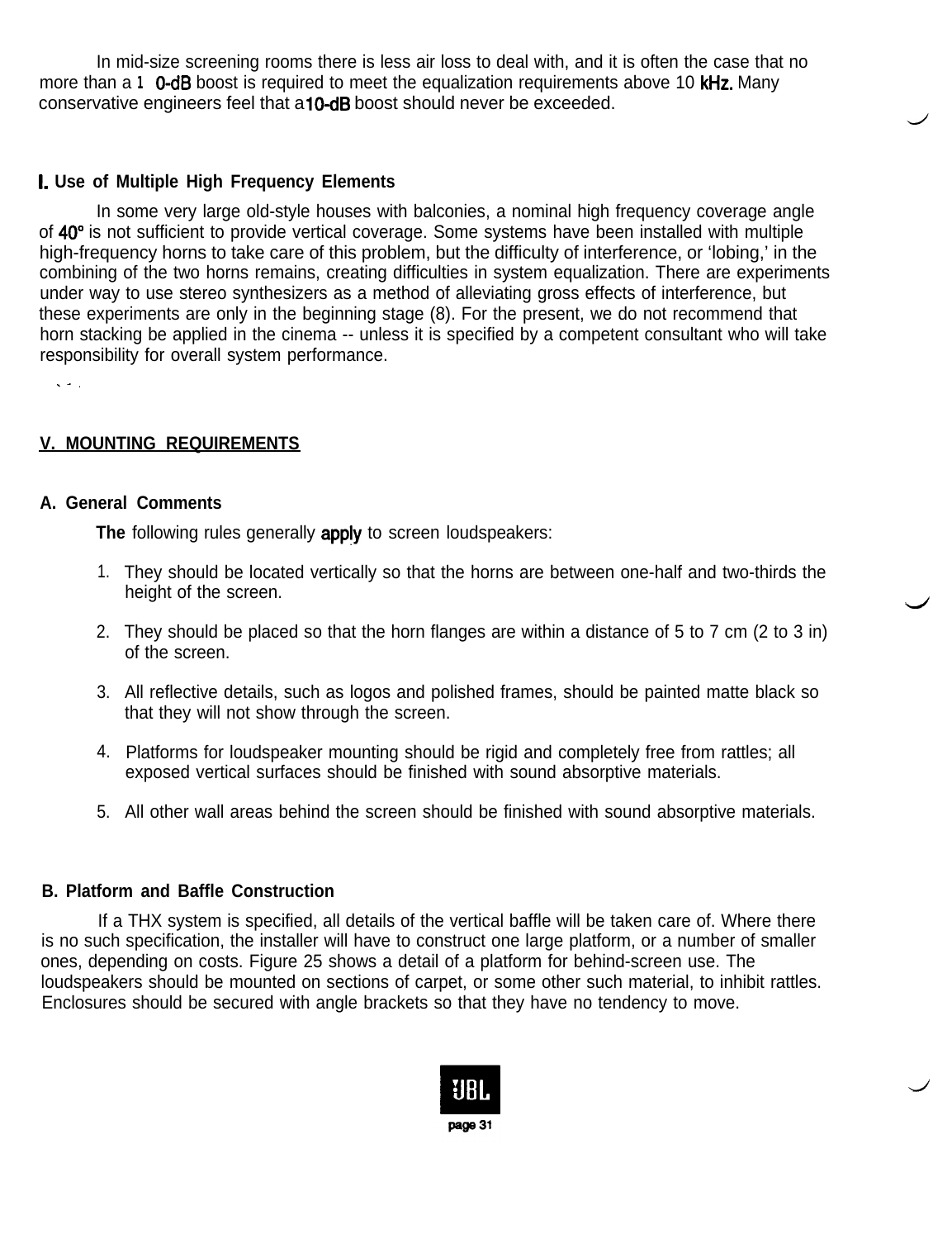

*Figure 25. Isometric view of a platform. Figure 26. wings between screen loudspeakers.* 

4' x 8' 1" THICK PARTICLE BOARD

When possible, large wings should be mounted between systems, as shown in Figure 26. The surfaces should ideally be finished with sound absorptive material, as should any exposed wall areas behind the screen should be finished with sound absorptive materials.

The screen loudspeakers should be spaced laterally so that good stereo imaging is ensured. All of the screen loudspeakers should be oriented so that they point to a location on the centerline of the house at a distance about two-thirds the length of the house. This will require that the left and right screen loudspeakers be toed in regardless of screen curvature. This will ensure that proper stereo imaging will be perceived by those patrons seated toward the sides of the house. Taking into account the requirements for masking for various aspect ratios, the spacing between left and right loudspeakers should be broad enough to produce ideal stereo for the widest format. Acoustically transparent masking material should be used so that, when masking is in place, there is negligible high frequency loss. The wider loudspeaker spacing, when used for a narrower format, will be quite acceptable, even desirable (5).

#### **C. Subwoofer Mounting**

For best results, the subwoofers should be placed on the floor below the screen loudspeakers and, if possible, against a vertical wall or baffle. They should be clustered together, rest on rubber pads, and be free of rattles.

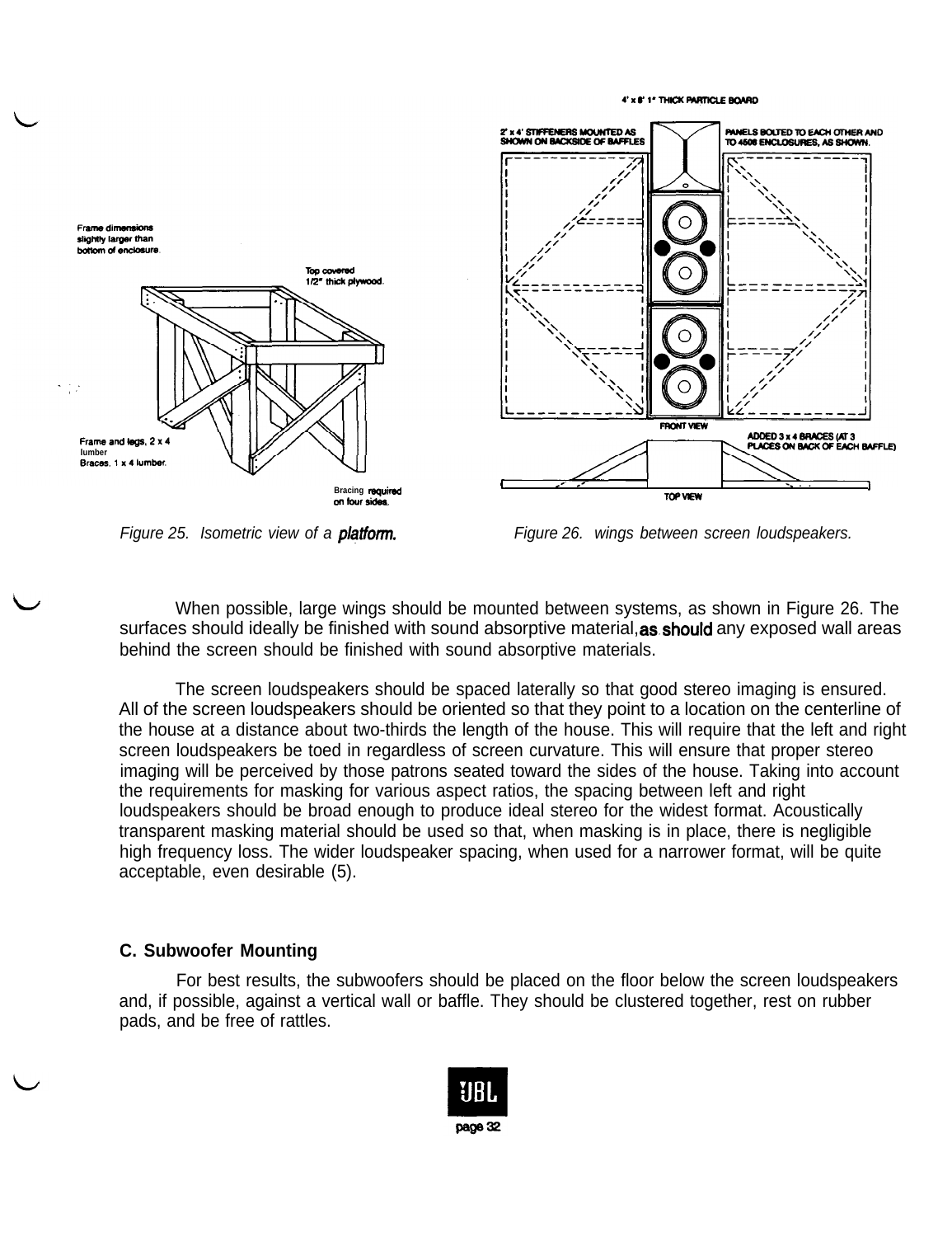#### D . **Surround Mounting**

**The JBL 2502** mounting bracket will accommodate both the 8330 and the 8340 surround systems. The user has a choice of mounting the loudspeakers for horizontal projection or fo15° downward projection.

The electrical response switch on the 8330 and 8340 surrounds should be placed in the ISO 2969 X-curve position for cinema application. Figure 27 shows details of surround mounting, and Figure 28 shows an exploded view of the 8340.



*Figure 27. 2502 Wall Mount bracket used with 8300 series surround speakers* 

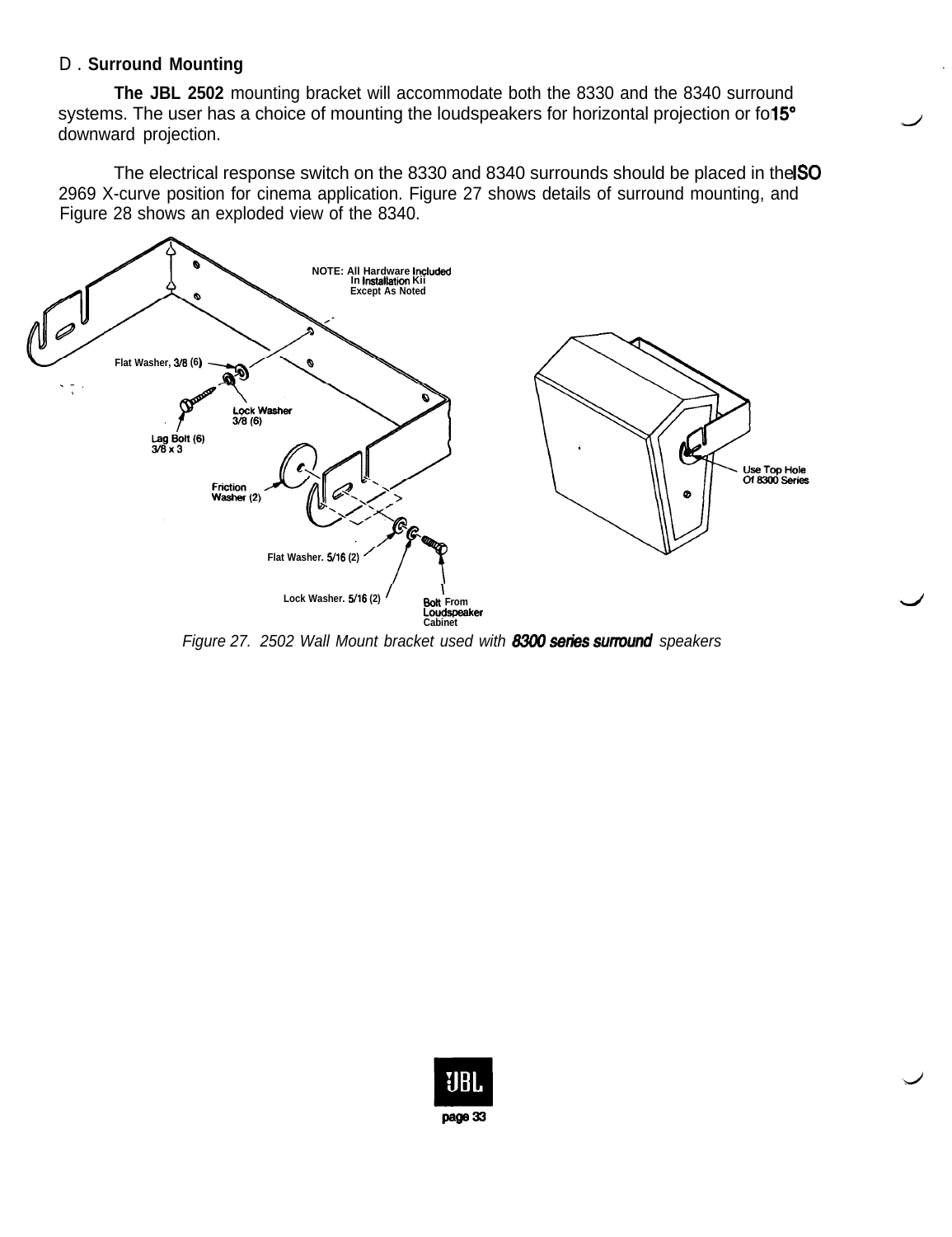

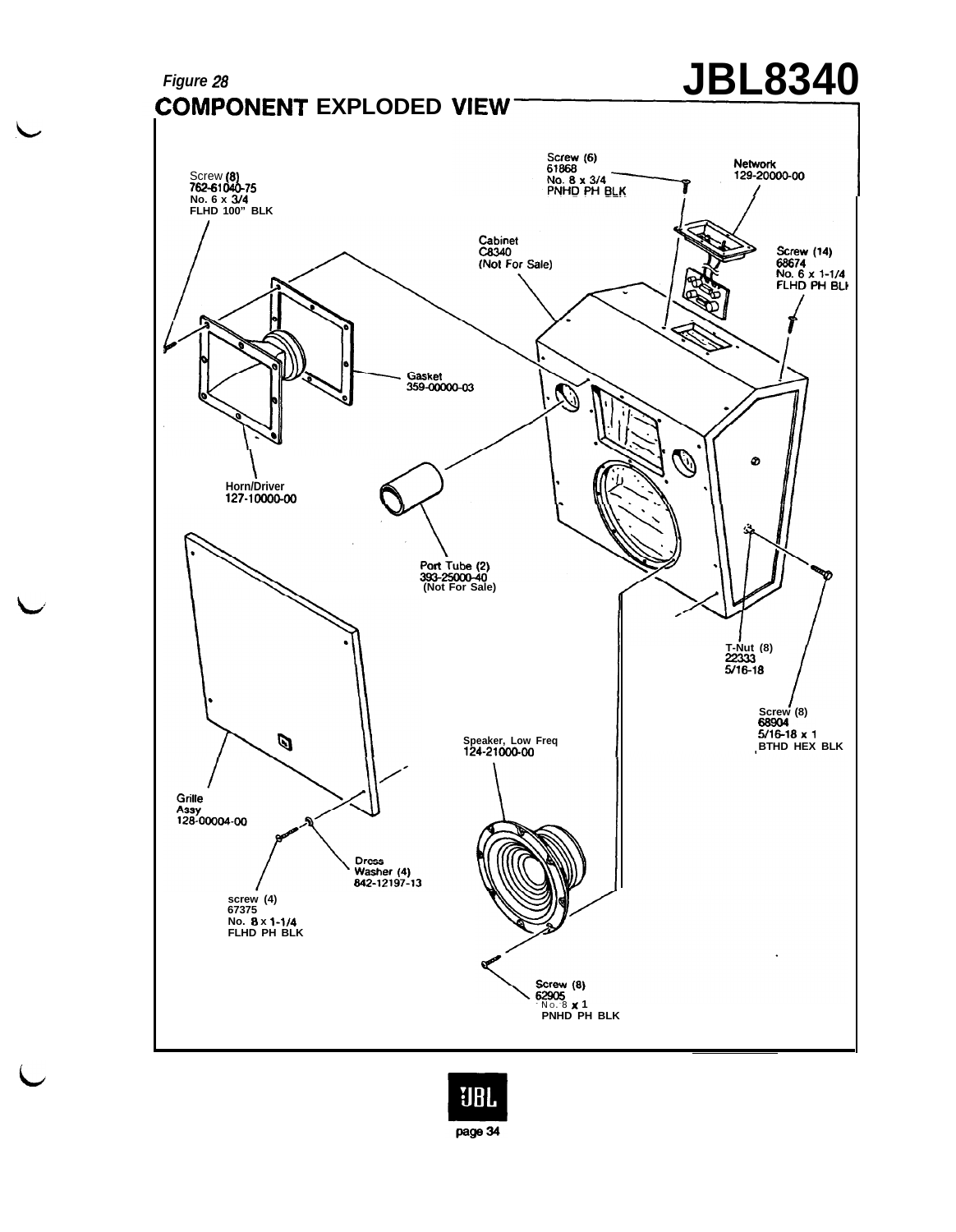# **VI. ELECTRICAL INTERFACE**

#### **A. Wiring for Non-biamplified Installations**

All wiring diagrams shown thus far in this manual are for non-biamplified, single amplifier application. Care should be taken that all connections are properly served with tinned wires or spade lugs, if required. The wire should be chosen on the basis of that gauge that will result in no more than 0.5 **dB** loss between the amplifier and the loudspeaker. Details of wire loss calculation are given in Section VI-D.

#### **B. Wiring Diagram for a Biamplified Installation**

Figure 29 shows a wiring diagram for one of three screen channels of a biamplified installation. Here, we have shown a generic electronic dividing network with HF and LF outputs. This approach is now giving way to stereo amplifiers that include electronic frequency division as an input feature, such as the IM-12 module that is included in the 'Open Input Architecture' options available for JBL's MPA-series power amplifiers.



*Figum 29. Wiring diagmm for a bi-amp/i&d system*

A complete biamplified installation would require five stereo amplifiers. Three of these would be used for the screen channels, and one each for the surround and subwoofer channels. A stereo amplifier dedicated to the surround channel would facilitate reconfiguration of. that channel for stereo operation (split surrounds).

Figures 30 and 31 show block diagrams for typical three channel passive and biamplified cinema systems respectively. These examples should serve as guidelines for system specification, and the exact configuration of the system should be left to a qualified cinema systems engineer.

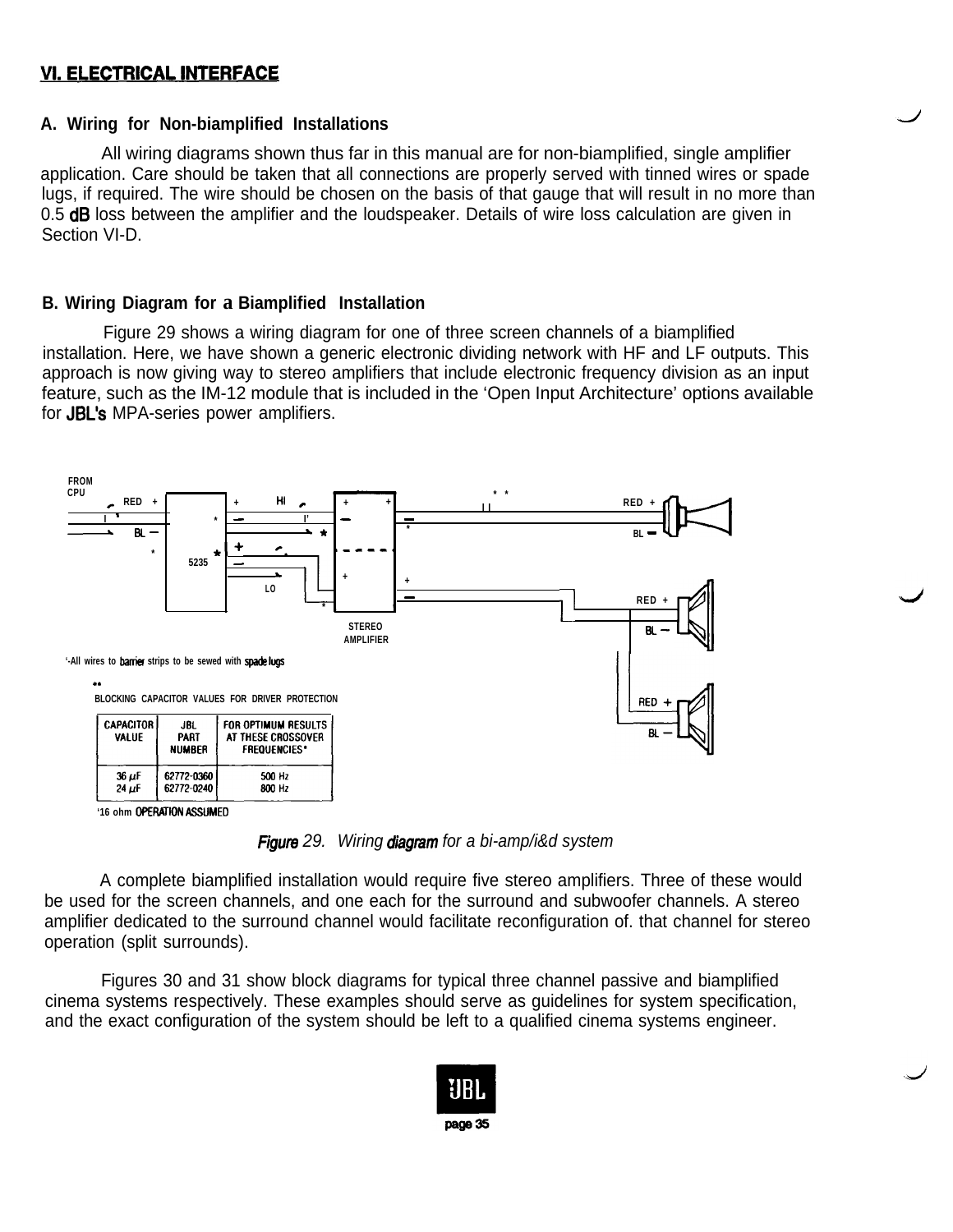

Figure 30. Typical passive network cinema system

 $\zeta \neq 0$ 



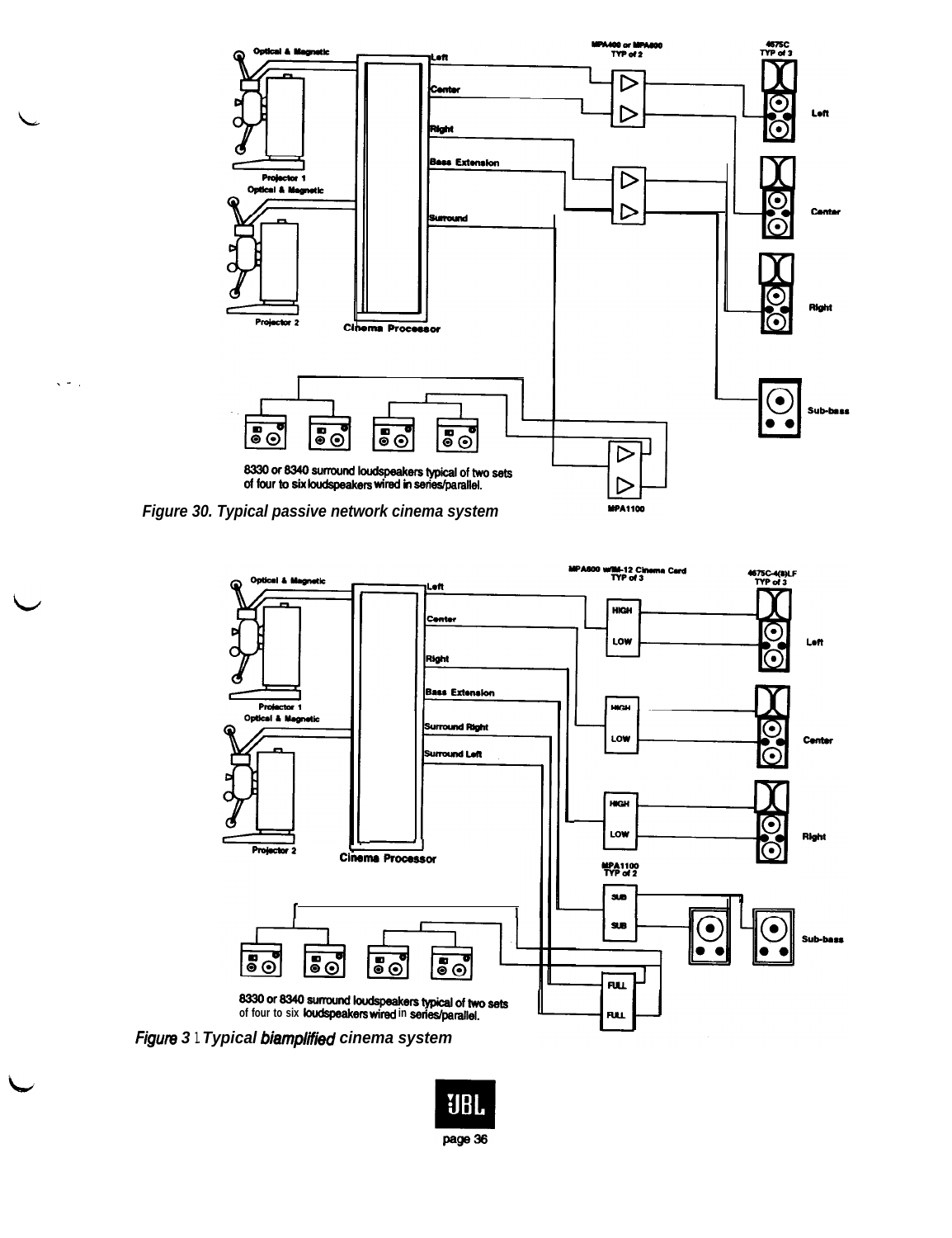# **C. Wiring for Surround Channels**

JBL recommends that a stereo amplifier be used for surround power, whether or not split surrounds will be used. The reason is simply that this will generally result in bette**amplifier**loudspeaker matching as well as facilitating eventual split surround usage.

If there are twelve 4 ohm loudspeakers in the surround array, they can be series-parallel wired in the booth to give a resulting impedance per side of 6 ohms, as shown in Figure 32A. Twelve 6 ohm loudspeakers, such as the JBL 6340, can be series-parallel wired to give a resulting impedance per side of 5.3 ohms. Both wiring arrangements provide equal feed to all loudspeakers.



Figure 32A. Series-parallel hook-up

*Figure 32B. Wiring at barrier strip in the booth* 

For each 6340,100 to 150 watts should be allocated. Thus, for the 5.3 ohm per side configuration a single model MPX1200 will be appropriate, with each side feeding a 5.3 ohm load and delivering approximately 150 watts per loudspeaker.

For the 6 ohm per side configuration, we can specify a single MPA750 amplifier to deliver about 100 watts per loudspeaker.

In general, determining series-parallel loading of surround loudspeakers is about as complicated as cinema systems engineering will get in the field. The system designer must carefully note manufacturer's specifications regarding amplifier loading. Since most modem transistor amplifiers carry a 4 ohm rating, the designer needs only to ensure:

1. That the amplifier will not be overdriven in normal operation, and

2. That the individual loudspeakers will receive a signal input within their power rating.

Figure 32A and B detail the series-parallel wiring for both the JBL 6330 and 6340 systems.

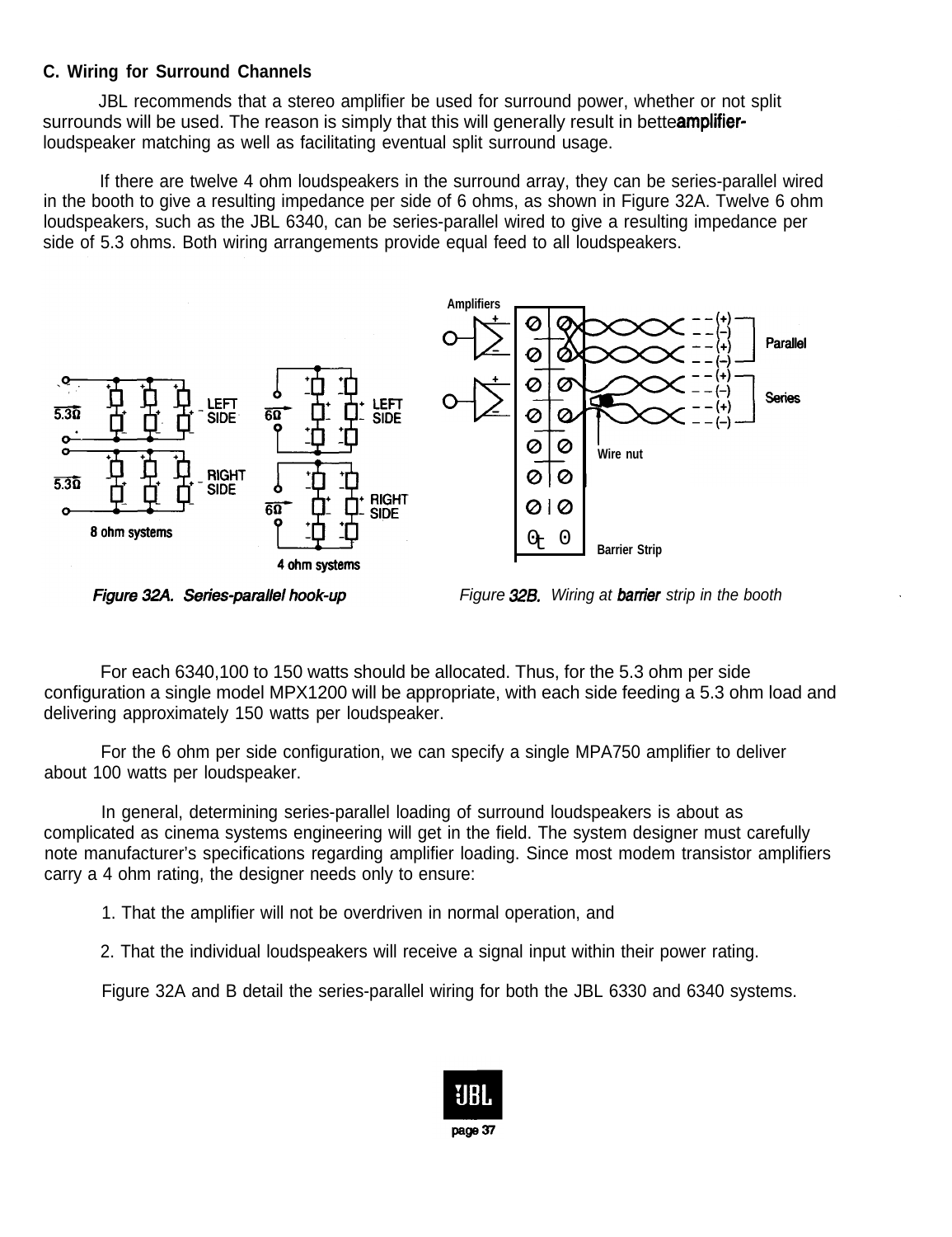#### D. Wire Gauges and Line Loss Calculations

Good engineering practice requires that line losses result in no greater than a level loss of 0.5 dB at the load. In making the calculations to determine the smallest wire gauge that will ensure adherence to this, the engineer must keep in mind that the loss at the loudspeaker is due to actual losses in the wiring as well as to losses due to impedance mismatching caused by the added resistance in the line. The following equation can be used to determine the loss ird**B** at the loudspeaker, taking both factors into account:

Loss 
$$
(dB) = 20 \log {R_1 / (R_L + 2R_1)}
$$

where  $R_1$  is the resistance in each of the two wire runs to the load and RL is the nominal load impedance.

Details of the calculation method are shown in Figure 33. The simplest way to deal with wire losses is by an iterative design process of selecting a trial gauge of wire, solving for the loss, and then moving up or down in wire gauge as required to meet the design criterion.



Paralleling two identical AWG gauges reduces effective gauge by 3.

Figure 33. Wire loss calculations

#### E. Dividing Network Characteristics

The primary purpose of a passive dividing network is to feed various parts of the frequency range into the intended transducers. In addition, practical networks provide for some degree of level adjustment (usually for the high frequency section only) so that elements of various sensitivities can be used together. Recent network designs provide additional high frequency power response equalization, and a very few passive networks provide some degree of time offset (normally in the low frequency section) to enable specific high and low frequency elements to combine response properly at the crossover frequency. Active networks accomplish their various operations electronically and are used in biamplification.

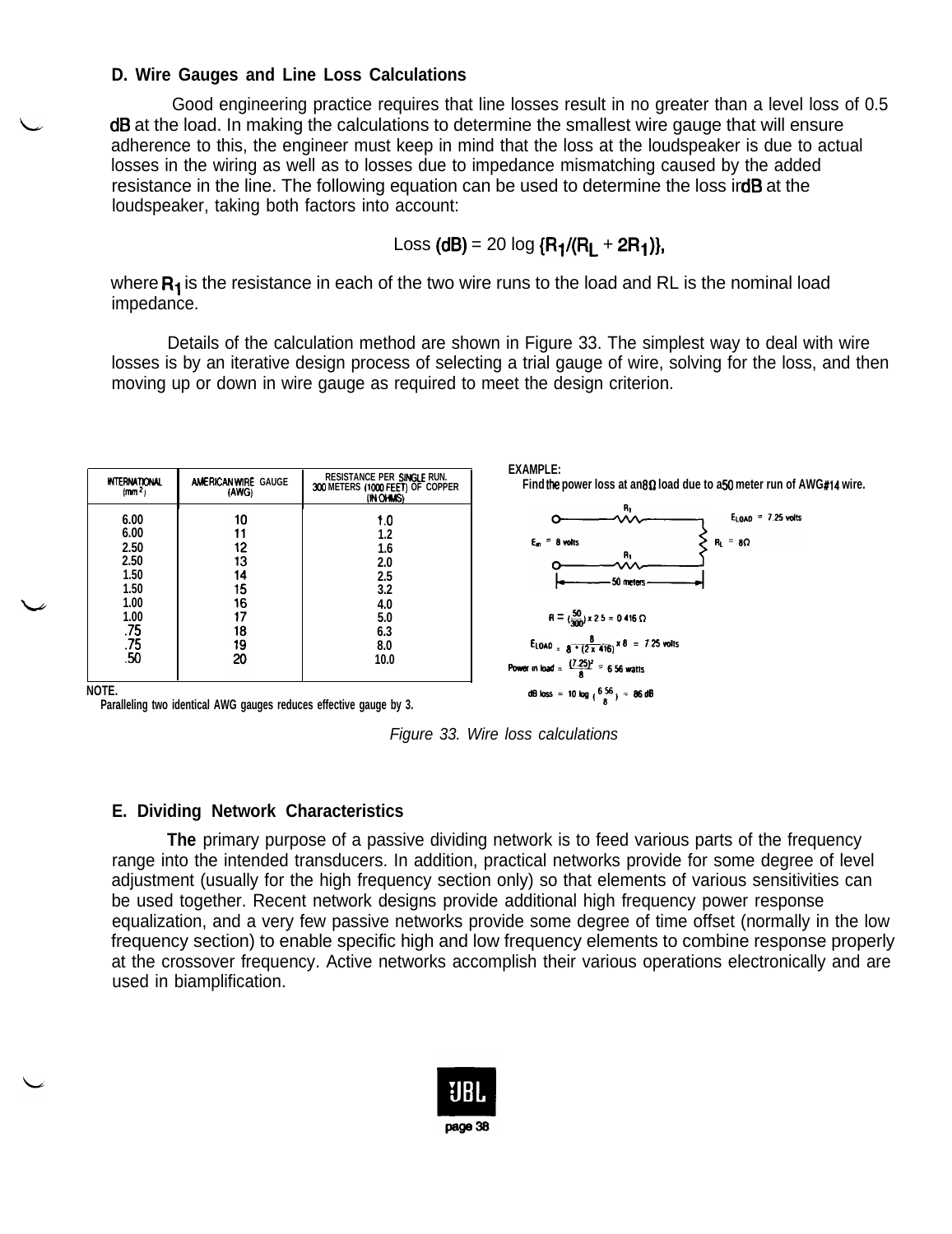The cutoff slope of a network is defined by its order. For each degree of order, the cutoff rate is 6 **dB/octave.** Thus, a third order network will provide transitions in the crossover range of 16 dB/octave, and a fourth order network will provide transitions of 24 dB/octave.

The most common mistake made in field assembly of non-biamplified JBL cinema loudspeaker systems is mis-wiring of the dividing network. The data presented in Figure 20 should be studied carefully, inasmuch all network details are spelled out clearly.

Figure 34A and B shows typical HF and LF response curves for electronic dividing networks used for cinema applications. The curves shown at A have 12-dB/octave slopes with HF power response equalization for 2360 series uniform coverage horns. Curves shown at B are for 16 dB/octave slopes.



*Figure 34. Tvpical HF and LF response curves for active frequency dividing networks*

#### F. **System Setup and Checkout**

**The** vast majority of system performance problems can be avoided through proper design procedures and proper assembly. If all has gone well, the system will work, and the field crew can proceed with final calibration and equalization of the system. Some points seem obvious:

1. When a loudspeaker has been assembled, either in the shop or in the field, it should be tested with as oscillator-amplifier combination to ensure that there are no buzzes or rattles. Any defective components should be replaced.

2. As each pair of loudspeaker lines is laid, the ends at the loudspeaker should be shorted and a resistance check made at the booth. Any discrepancies should be corrected.

3. Set up a gain-loss diagram for the system prior to making any adjustments on the system. An example is given in Figure 35. Here we have shown the divisions of gains and losses in a screen channel for a non-biamplified system. Since most cinema systems have the same basic architecture, it is only necessary to establish the norms once.

![](_page_39_Picture_10.jpeg)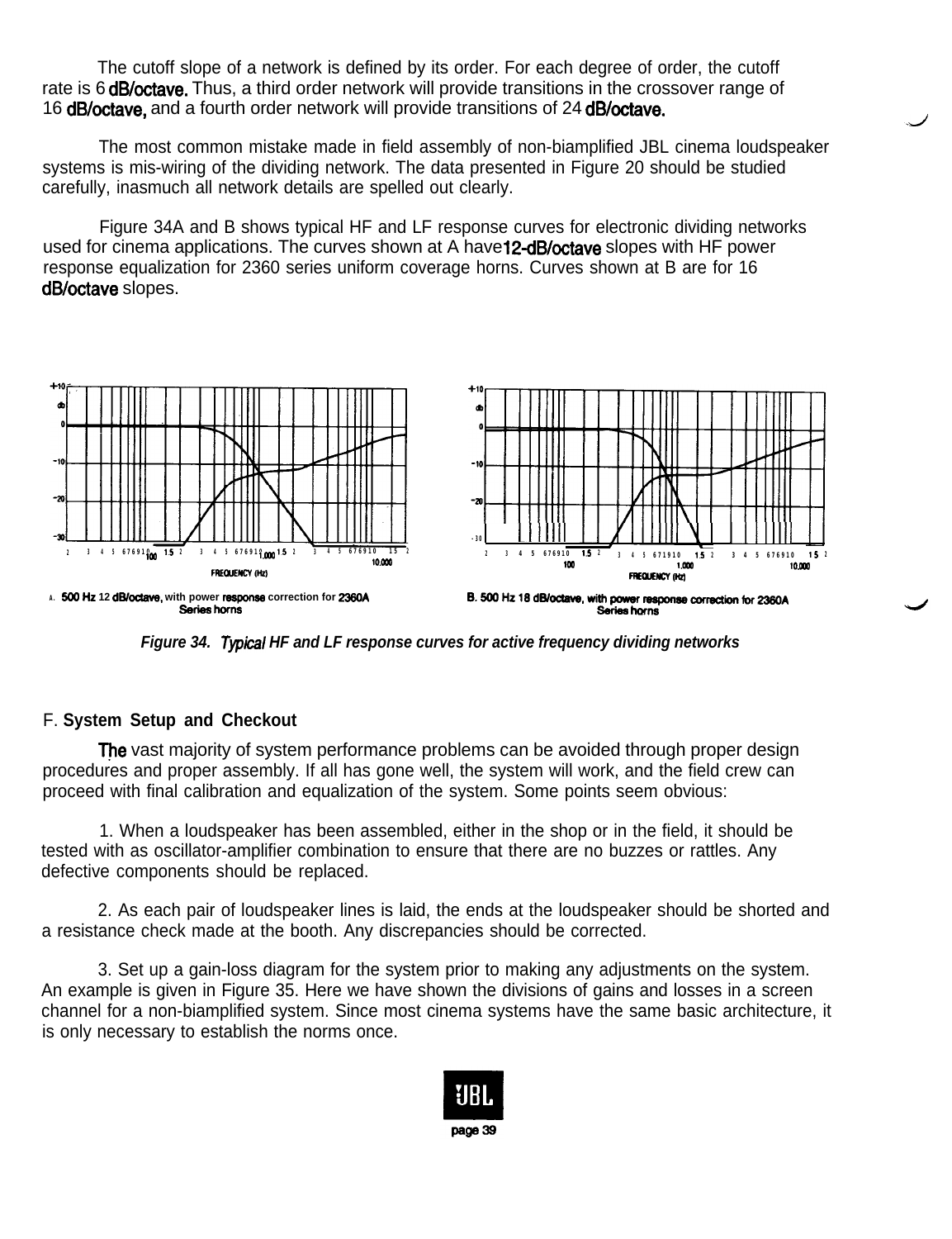![](_page_40_Figure_0.jpeg)

*Figure 35. Tvpical gain-loss diagram for the B-chain of a cinema system*

Note that the gain-loss diagram for this system indicates clearly maximum output levels of each component in the system as well as the noise floor of each component. The goal in proper systems engineering is to ensure that the widest possible dynamic range is preserved through the chain. No electronic device ahead of the power amplifier should be driven into distortion before the power amplifier itself has reached its maximum output capability. Additionally, the noise floor of the system, once it has been established at the preamp, should not be compromised by allowing the signal level to fall too low at any subsequent point in the chain. The gain-loss diagram is a convenient means of ensuring all these points.

All aspects of A-chain calibration should be performed according to the methods laid down in the various manuals supplied by the manufacturer's of the cinema processing equipment.

![](_page_40_Picture_4.jpeg)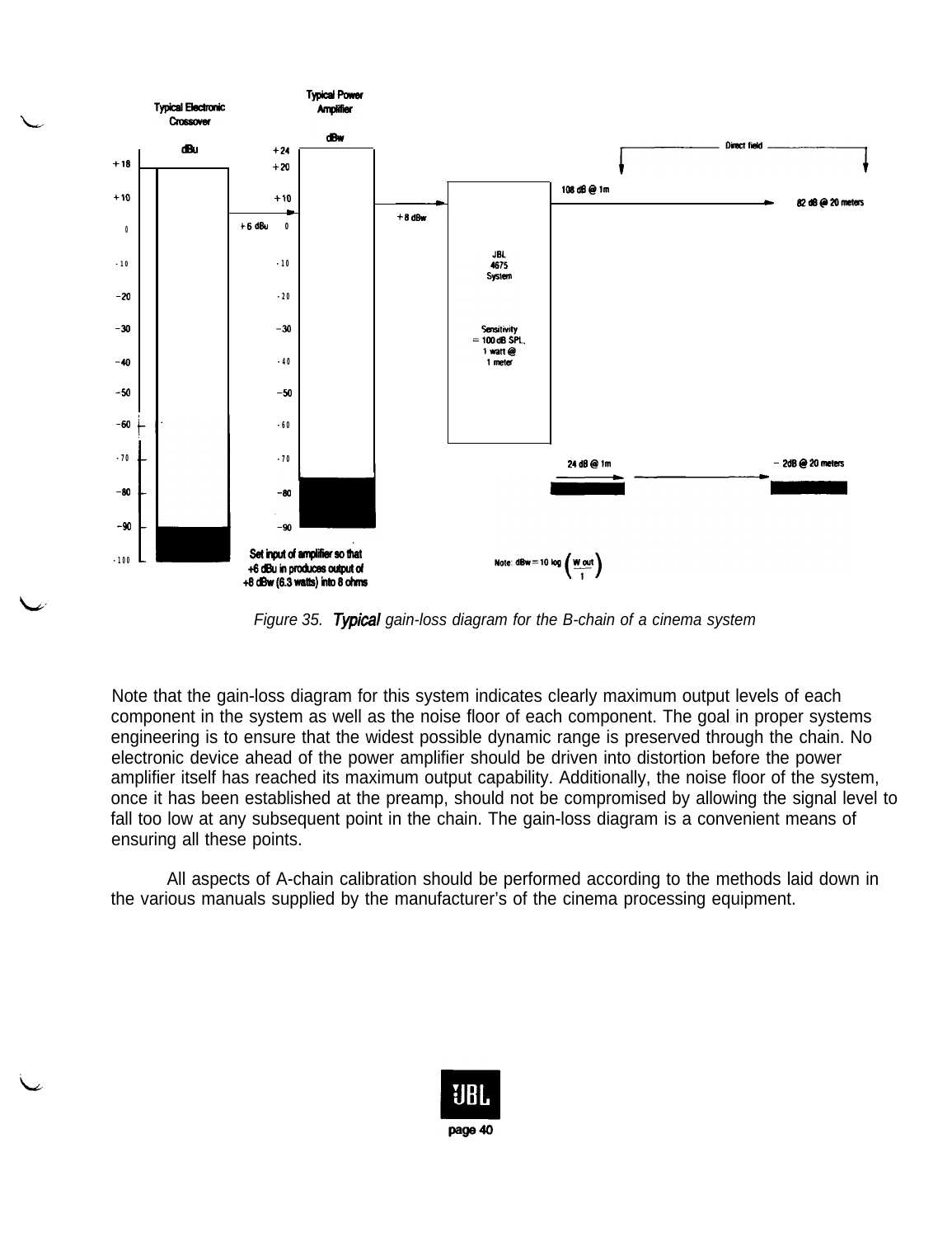**References** 

- 1. J. Lansing and J. Hilliard, 'An Improved Loudspeaker for Theaters,' Journal SMPTE, vol. 45, pp. 339-349 (1945).
- 2. M. Engebretson and J. Eargle, "Cinema Sound Reproduction Systems: Technical Advances and System Design Considerations,' Journal SMPTE, vol. 91, no. 11 (November 1982).
- 3. J. Eargle, J. Bonner, and D. Ross, 'The Academy's New State-of-the-Art Loudspeaker System,' Journal SMPTE, vol. 94, no. 8 (June 1985).
- 4. SMPTE Engineering Guideline: Acoustical Background Noise Levels in Dubbing Stages, EG14-1987.
- 5. I. Allen, 'Technical Guidelines for Dolby Stereo Theatres,'Dolby Laboratories, September 1992.
- 6. T. Holman, "THX Sound System Instruction Manual; Architect's and Engineer's Edition, Lucasfilm Limited, 1987.
- 7. M. Gander and J. Eargle, "Measurement and Estimation of Large Loudspeaker Array Performance," Journal AES, vol. 38, no. 4 (April 1990).
- 8. E. Cohen, et al., 'Use of Stereo synthesis to Reduce Subjective/Objective Interference Effects: The Perception of comb filtering, Partli," (Preprint number 2862, presented at the 87th Convention of the Audio Engineering Society, New York, 18-21 October 1989).

![](_page_41_Picture_9.jpeg)